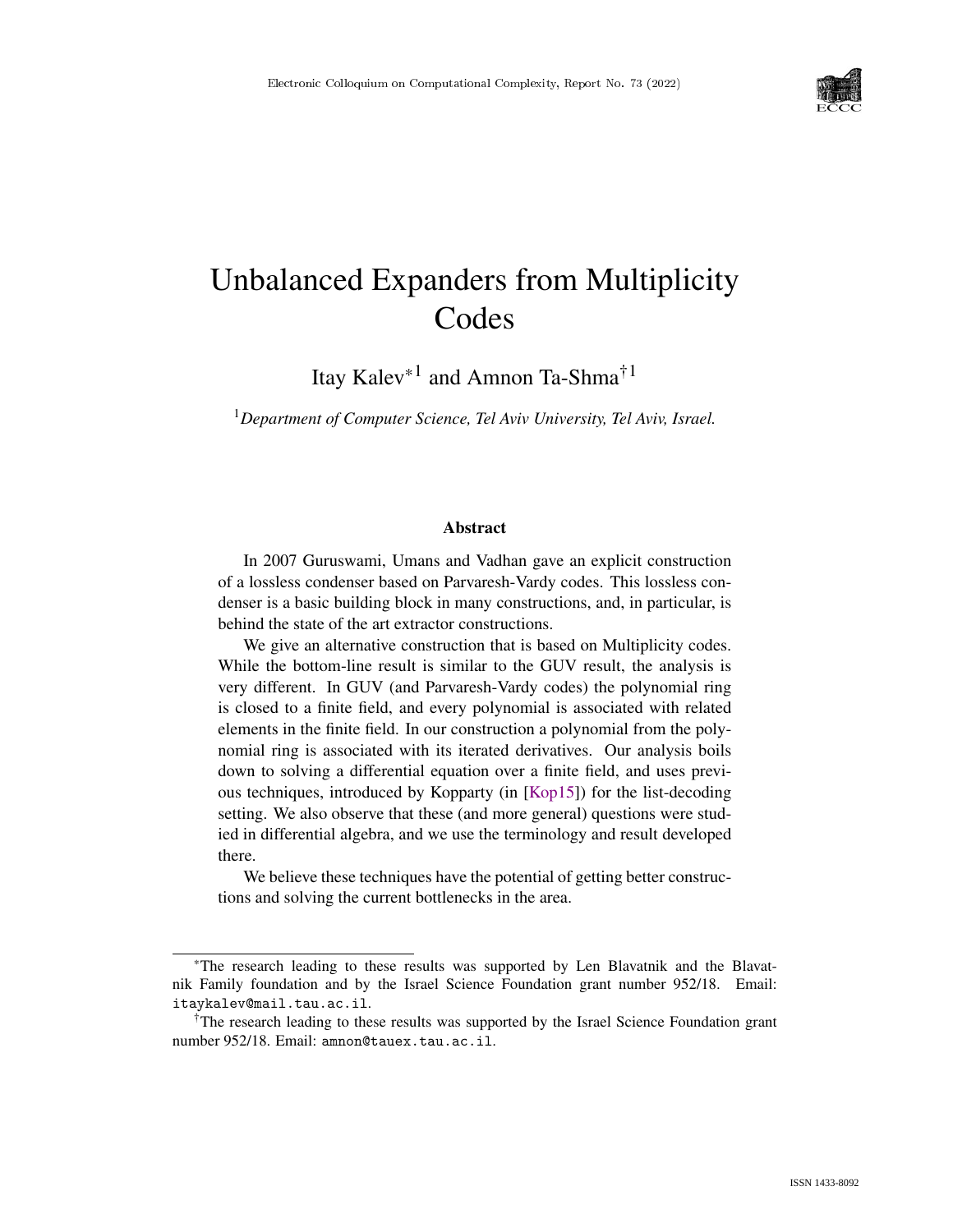### 1 Introduction

A condenser is a probabilistic mapping from a large universe  ${0,1}^n$  to a smaller universe  $\{0,1\}^m$  that preserves the entropy of not too large sets. More formally,  $C: \{0,1\}^n \times [D] \rightarrow \{0,1\}^m$  is a  $(k_1, k_2, \varepsilon)$  condenser, if for every distribution *X* on  $\{0,1\}^n$  with  $k_1$  min-entropy, the output distribution  $C(X, U_D)$  is  $\varepsilon$ -close to having *k*<sup>2</sup> min-entropy (see [Definition 2.4](#page-7-0) for a formal definition).

Ideally, we would like to explicitly build a condenser for any  $n, k_1 < n$ , and  $\varepsilon =$  $\varepsilon(n) > 0$  and have *D* as small as possible,  $k_2$  as close as possible to  $k_1 + \log(D)$ , and have  $k_2$  as close as possible to *m*. Let us call  $d = \log(D)$  the *seed length* of *C*, it measures the amount of randomness the probabilistic construction uses, and clearly the smaller the better. Similarly, let us call  $k_1 + d - k_2$  the *entropy loss* of *C*. The entropy loss measures the difference between the amount of entropy in the system  $(k_1 + d)$  and the amount of entropy we preserve  $(k_2)$ , and we want it small. Finally, let us call *m*−*k*<sup>2</sup> the *entropy gap* of *C*. The entropy gap measures how dense the output distribution  $C(X, U_D)$  is in its ambient space  $\{0, 1\}^m$ , and the smaller the better. Thus, in this terminology, given *n*,  $k_1$  and  $\varepsilon$  we would like to find an explicit construction simultaneously minimizing the seed length, entropy loss and entropy gap of the condenser.

An important special case is when the entropy gap  $m - k_2$  is 0, and then *C* is called a  $(k_1, \varepsilon)$  extractor. Non-explicitly, there are extractors (and so the entropy gap zero) with entropy loss  $2\log(\frac{1}{5})$  $(\frac{1}{\varepsilon}) + O(1)$  and seed length  $\log(n - \varepsilon)$  $(k_1) + 2\log(\frac{1}{\varepsilon})$  $\frac{1}{\epsilon}$ ) + *O*(1), and each one of these bounds is tight (even individually) [\[RTS00\]](#page--1-1).

Dodis et al. [\[DPW14\]](#page-18-0) observe that if we allow some entropy gap (and in particular even if it is only a constant) then non-explicitly the entropy loss dramatically drops to  $O(\log \log(\frac{1}{\epsilon}))$  $(\frac{1}{\varepsilon})$ ) and the seed length to  $\log(n-k) + 1 \cdot \log(\frac{1}{\varepsilon})$  $(\frac{1}{\varepsilon})+O(1).$ With larger entropy gaps, the entropy loss continues to drop until it basically turns into zero, and then we get a *lossless* condenser. For the dependence of the entropy loss on the entropy gap see [\[DPW14\]](#page-18-0) (and also [\[ATS19\]](#page-17-0)).

The GUV lossless condenser [\[GUV09\]](#page-18-1) has logarithmic seed length and constant fraction entropy gap. Specifically,

<span id="page-1-0"></span>**Theorem 1.1.** *(The GUV condenser)[\[GUV09,](#page-18-1) Theorem 1.7] For every n*  $\in \mathbb{N}$ *, k<sub>max</sub>*  $\leq$  $n, \varepsilon > 0$ , and  $0 < \alpha \leq 1$ , there exists an  $m \leq 2d + (1 + \alpha)k_{max}$  and an explicit func*tion*

$$
C: \{0,1\}^n \times \{0,1\}^d \to \{0,1\}^m
$$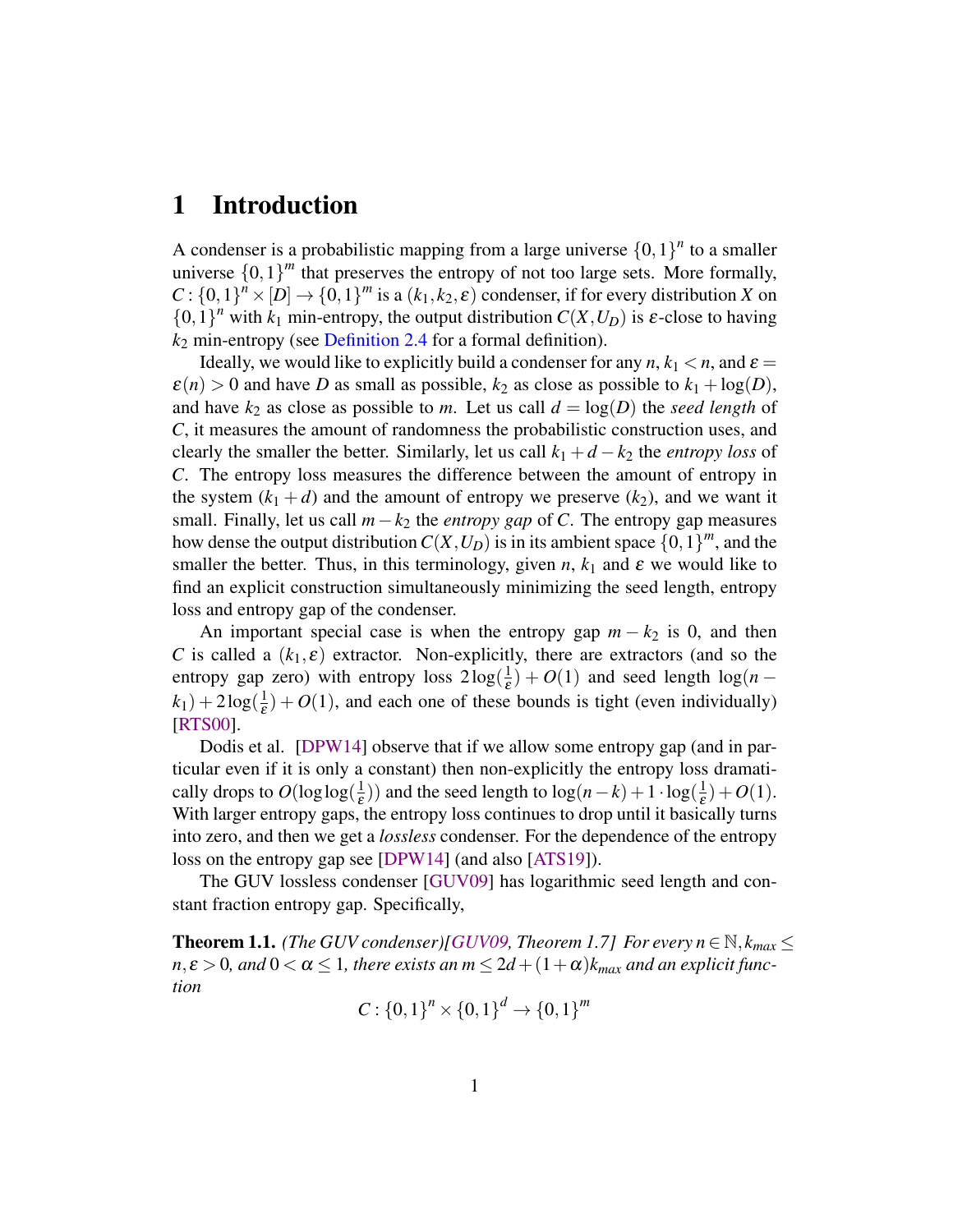<span id="page-2-2"></span>*with d* =  $(1+1/\alpha) \cdot (\log n + \log k_{max} + \log 1/\epsilon) + O(1)$  *such that for all*  $k \leq k_{max}$ *, C* is an  $(n, k) \rightarrow_{\varepsilon} (m, k+d)$  *(lossless) condenser.* 

The GUV condenser has found numerous applications (as can be easily seen by looking at the hundreds of papers that cite it). In particular, GUV present an extractor construction by first applying the GUV lossless condenser, and then an extractor construction specifically designed for high min-entropy sources (see [\[GUV09,](#page-18-1) Section 4]). Roughly speaking, this extractor construction inherits its entropy loss from the *entropy gap* of the lossless condenser. As a result, the extractor construction presented in [\[GUV09\]](#page-18-1) has linear entropy loss.

The problem of constructing explicit extractors with short seed length and small entropy loss is widely open and there has been only modest improvement over the extractor of [\[GUV09\]](#page-18-1) that has linear entropy loss. Specifically, [\[DKSS13\]](#page-18-2) construct explicit extractors with the slightly sub-linear entropy loss  $\frac{k}{polylog(k)}$ . Their construction uses improved mergers that are obtained using the polynomial method with multiplicities. In another work, [\[TSU12\]](#page--1-2) modify the GUV condenser construction and using again the multiplicity method of [\[DKSS13\]](#page-18-2) together with other ideas, give a condenser with small entropy loss and the slightly sub-linear *entropy gap*  $\frac{m}{polylog(n)}$ . This condenser implies an explicit extractor with a short seed and the same slightly sub-linear entropy loss. Constructing an extractor with a short seed and a better entropy loss is still a major open problem.

In this paper we give another explicit construction of a GUV like lossless condenser. While we do not improve the parameters, our construction uses a different analysis that we believe has the potential to substantially improve current state of the art results. Specifically, we prove:

<span id="page-2-0"></span>**Theorem 1.2.** *(Our condenser) For every n*  $\in \mathbb{N}$ ,  $k_{max} \le n, \varepsilon > 0$ , and  $\frac{16 \log \frac{n}{\varepsilon}}{\sqrt{k_{max}}} \le$  $\alpha \leq 1$ , there is an  $m \leq d + (1 + \alpha)k_{max}$  and an explicit function

$$
C: \{0,1\}^n \times \{0,1\}^d \to \{0,1\}^m
$$

*with d* =  $(1+1/\alpha) \cdot (\log n + \log k_{max} + \log 1/\epsilon) + O(1)$  *such that for all*  $k \leq k_{max}$ *, C* is an  $(n, k) \rightarrow_{\varepsilon} (m, k+d)$  *(lossless) condenser.* 

In a similar fashion to [\[GUV09\]](#page-18-1), our condenser follows from a new construction of an unbalanced bipartite expander graph.

<span id="page-2-1"></span>**Theorem 1.3.** For every field  $\mathbb{F}_q$ ,  $n, s \in \mathbb{N}$  such that  $15 \leq s + 2 \leq n \leq char(\mathbb{F}_q)$ , *there exists an explicit graph*  $\Gamma: \mathbb{F}_q^n \times \mathbb{F}_q \to \mathbb{F}_q^{s+2}$ , which is a  $(K, A)$  *expander for*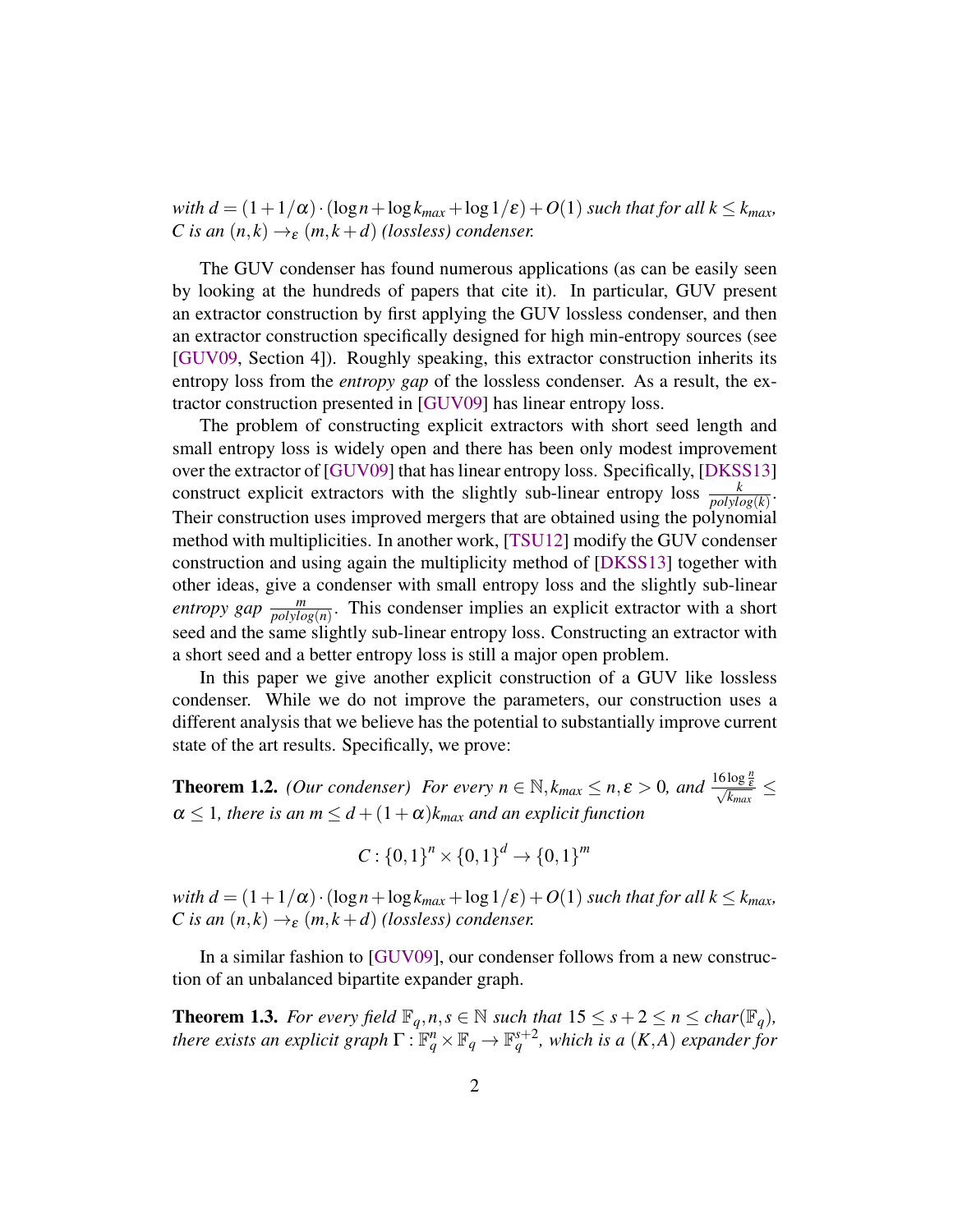<span id="page-3-0"></span>*every*  $K > 0$  *with* 

$$
A = q - \frac{n(s+2)}{2} \cdot (qK)^{\frac{1}{s+2}}.
$$
 (1)

In [\[GUV09\]](#page-18-1) there is a similar expression with  $A = q - (n-1)(s+1)(K^{\frac{1}{s+1}}-1)$ . While the bound on *m* in [Theorem 1.2](#page-2-0) is slightly better than the one in [Theo](#page-1-0)[rem 1.1,](#page-1-0) the former has more restrictions on  $\alpha$  then the latter. In any case, those two differences are minor, and as stated before, the main contribution of [Theo](#page-2-0)[rem 1.2](#page-2-0) is the method used to prove it, which is very different then the one used in [\[GUV09\]](#page-18-1), as we next explain.

### 1.1 Our construction and the GUV construction

Both our construction and the GUV construction have the following structure. The input that we want to condense is interpreted as a degree  $n - 1$  uni-variate polynomial over  $\mathbb{F}_q$ , i.e., as an element *f* from  $\mathbb{F}_q^{\leq n}[X]$ . Given the output length  $s + 1 \in \mathbb{N}$  (with  $s + 1 < n$ ) both constructions associate with  $f(s + 1)$  different polynomials  $f_0, \ldots, f_s$  where  $f_i \in \mathbb{F}_q^{\leq n}[X]$ . In GUV the association is done as follows:

- 1. First, put a field structure on  $\mathbb{F}_q^{< n}[X]$  and fix  $h \in \mathbb{N}$ , that way  $f^{h^i}$  (where multiplication and powering is in the field) can also be interpreted as a degree less than *n* polynomial.
- 2. Define  $f_i = f^{h^i}$ .

For example, one may choose a degree *n* irreducible polynomial  $E \in \mathbb{F}_q[X]$  and define the field  $\mathbb{F} = \mathbb{F}_q[X] \mod E$ . Then, the condenser construction is as follows:

The condenser *C* Parameters: Fix a field  $\mathbb{F}_q$ ,  $n, s \in \mathbb{N}$ ,  $n, s \ge 1$ . Identify the elements of  $\mathbb{F}_q^n$ with univariate polynomials of degree less than *n*. Construction: Define  $C : \mathbb{F}_q^n \times \mathbb{F}_q \to \mathbb{F}_q^{(s+2)}$  by:  $C(f, y) = (y, f_0(y), f_1(y), \ldots, f_s(y))$  (2)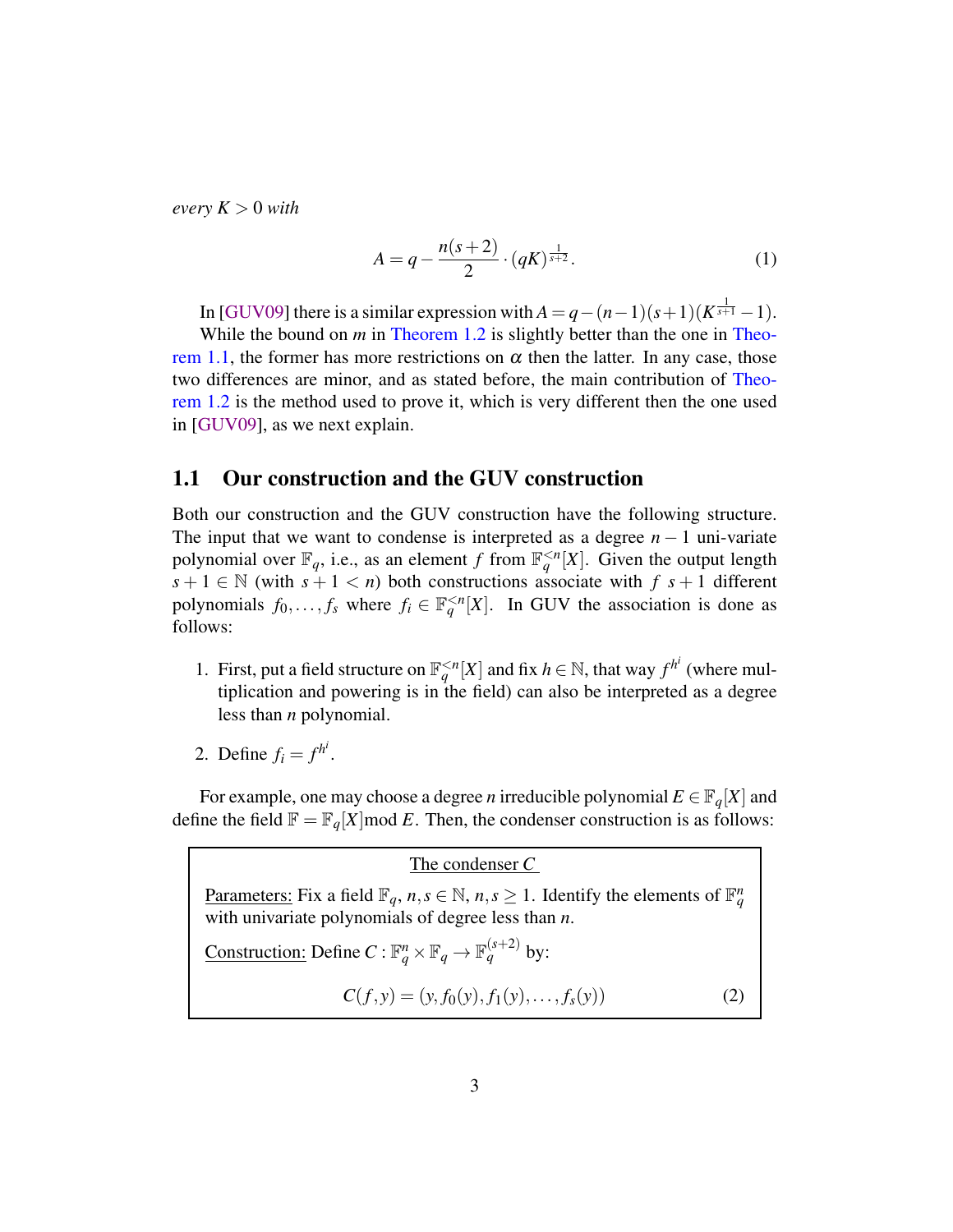<span id="page-4-0"></span>Our construction has the same structure, but our choice of the associated functions  $f_0, \ldots, f_s$  is different. Instead of choosing  $f_0, \ldots, f_s$  as in GUV, we choose

$$
f_i = f^{(i)},
$$

i.e.,  $f^{(i)}$  is the *i*'th iterated derivative of f in  $\mathbb{F}_q[X]$ .

To see why our construction is natural, let us look at it from a coding theory perspective. We can associate a function  $C: V \times [D] \rightarrow \Sigma$  with a linear code of length *D* and alphabet Σ, where for every  $v \in V$  we have the codeword

$$
(c(v)_1,\ldots,c(v)_D) \in \Sigma^D
$$

where  $c(v)$ <sub>i</sub> =  $C(v,i)$ . Using this translation, the GUV construction exactly corresponds to the PV code [\[PV05\]](#page-18-3) and our construction exactly corresponds to multiplicity codes [\[KSY14,](#page-18-4) [GW13\]](#page-18-5).

PV codes and Multiplicity codes are among the few explicit constructions of ECC with close to optimal list-decoding capacity. In the list decoding problem our goal is to find a construction such that for every given word  $(w_1,\ldots,w_D)\in \Sigma^D$ there are few  $v \in V$  such that  $c(v)$  is close to *w*. In the condenser construction problem we wish to solve the *list recoverability* problem, where the input is a large subset  $W \subseteq \Sigma^D$ , and the output should be the (hopefully few)  $v \in V$  such that  $c(v) \in W$  (or the variant where  $c(v)$  is close to a word in *W*). Indeed, GUV write that the known connection between codes and extractors (pointed out, e.g., in [\[TSZ04\]](#page--1-3)) and the fact that PV codes have list decoding close to capacity motivated them to explore whether PV codes give condensers with good list recoverability.

Looking at it from this perspective, in this paper we ask whether multiplicity codes, which are known to have list decoding close to capacity, also have good list recoverability and hence give good condensers. In [Theorems 1.2](#page-2-0) and [1.3](#page-2-1) we show that this is indeed the case.

While our construction and the GUV construction are similar in structure, they are very different in implementation. In GUV the ring of polynomials  $\mathbb{F}_q^{\leq n}[X]$  is "lifted" to a finite field, and the associated functions  $f_i$  are chosen so that they lie on a curve, specifically, over the extension field  $\mathbb{F}$ , all the functions  $f_i$  are just polynomials in one common variable. The challenge is proving that if  $Q(y, f_0, \ldots, f_m)$ is a non-zero polynomial in the polynomial ring, then *Q* composed with the curve is a *non-zero*, univariate polynomial over the extension field F. In general, proving that a non-zero polynomial composed with a given curve remains non-zero is a non-trivial challenge, and GUV solve it with a specific trick, that works, but gives constant entropy gap.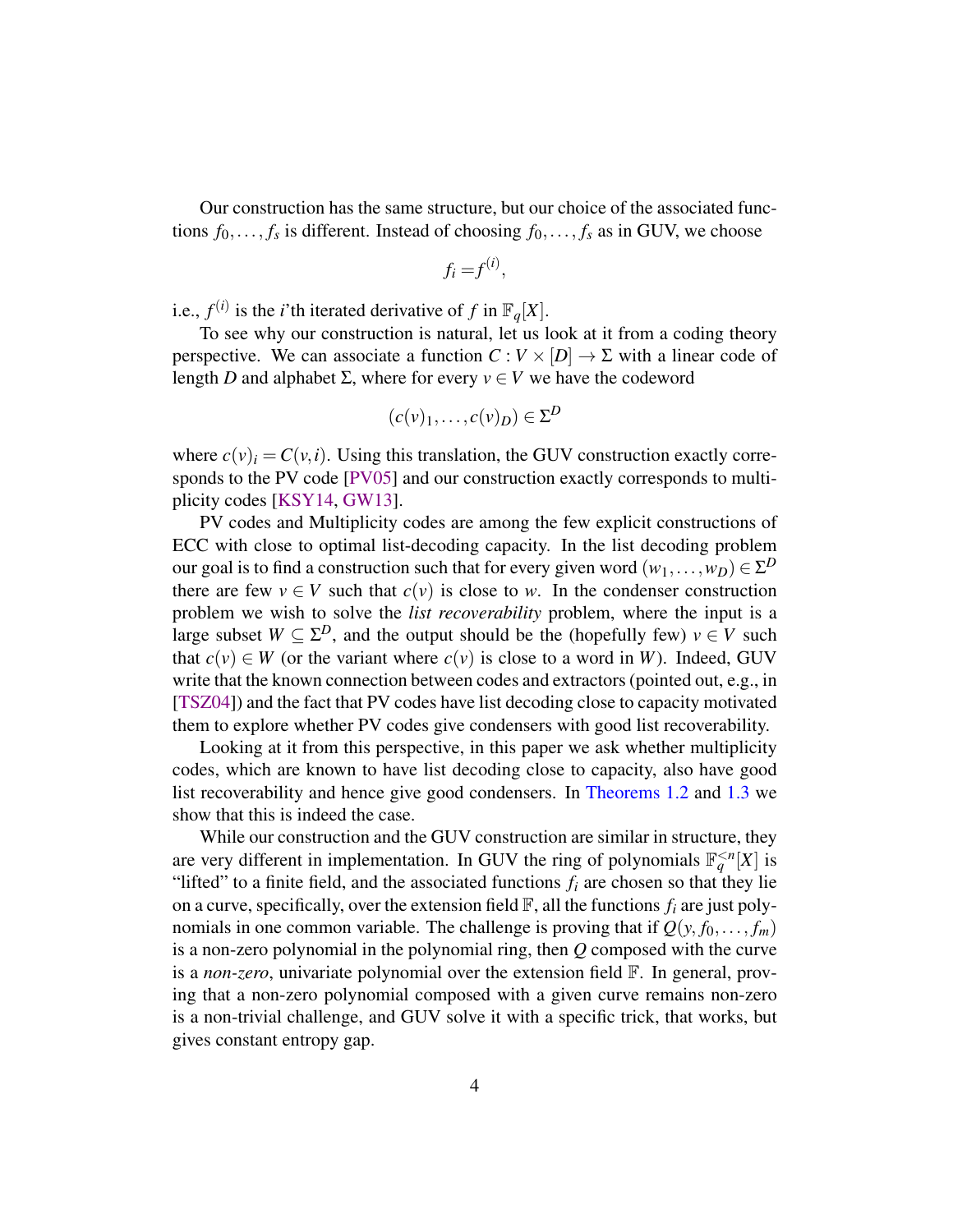<span id="page-5-0"></span>In contrast, our construction does not lift to an extension field. Instead the associated functions are just the derivatives of the given input. Thus, we completely avoid the question of proving that a non-zero polynomial composed with a curve remains non-zero, and, instead, we are left with a question similar to interpolation from derivatives. This leads to a widely different analysis as we explain next. We hope that further extensions of it might lead to constructions better than the current state of the art.

### 1.2 The proof technique

We give a proof sketch of [Theorem 1.3](#page-2-1) (the expanding graph). It is enough to prove that for every  $W \subseteq \mathbb{F}_q^{s+2}$  of size at most  $AK - 1$  we have  $|LIST(W)| < K$ . Fix a set  $W \subseteq \mathbb{F}_q^{s+2}$  of size  $\overline{AK} - 1$ . Our goal is to bound the number of degree *n*−1 polynomials *f* such that  $\Gamma(f) \subseteq W$ .

Our starting point is to find a non-zero, low-degree, multi-variate polynomial  $Q(X, Y_0, \ldots, Y_s)$  such that  $Q(w) = 0$  for every  $w \in W$ . This step is identical to the first step in the proof of GUV. The total degree of *Q* is  $O(|W|^{1/(s+2)}s)$ . It is a standard observation that for every *f* with  $\Gamma(f) \subseteq W$  it must be that

$$
Q \circ \overline{df} = Q(x, f(x), f'(x), \dots, f^{(s)}(x))
$$

is the zero polynomial, i.e.,  $f$  solves the differential equation  $Q$ . The challenge now is to bound that number of functions *f* such that  $\Gamma(f) \subset W$ .

To bound the number of degree  $n-1$  polynomials such that  $\Gamma(f) \subset W$  we adapt the list-decoding algorithm of [\[Kop15\]](#page-18-6) to the list recovery setting (much the same as GUV adapt the [\[PV05\]](#page-18-3) list decoding algorithm to the list recovery setting). The main lemma Kopparty uses is that given  $(y, w_0, \ldots, w_s) \in \mathbb{F}_q \times \mathbb{F}_q^{s+1}$ , there is usually at most one degree  $n-1$  polynomial  $f$  such that:

- The first *s* derivatives of *f* at *y* agree with  $w_0, \ldots, w_s$ , i.e.,  $f^{(i)}(y) = w_i$ , for  $i = 1, \ldots, s$ , and,
- $Q \circ \overline{df}$  is the zero polynomial.

Formally, this is true whenever the *Separant* of the equation, <sup>∂</sup>*<sup>Q</sup>* ∂*Ys* , is *non-singular* at w, i.e.,

$$
\frac{\partial Q}{\partial Y_s}(y, w_0, \dots, w_s) \neq 0.
$$

Kopparty proves this lemma using Hensel lifting. We rephrase the proof using differential algebra terminology and intuition from [\[Rit50\]](#page-18-7). We believe our proof is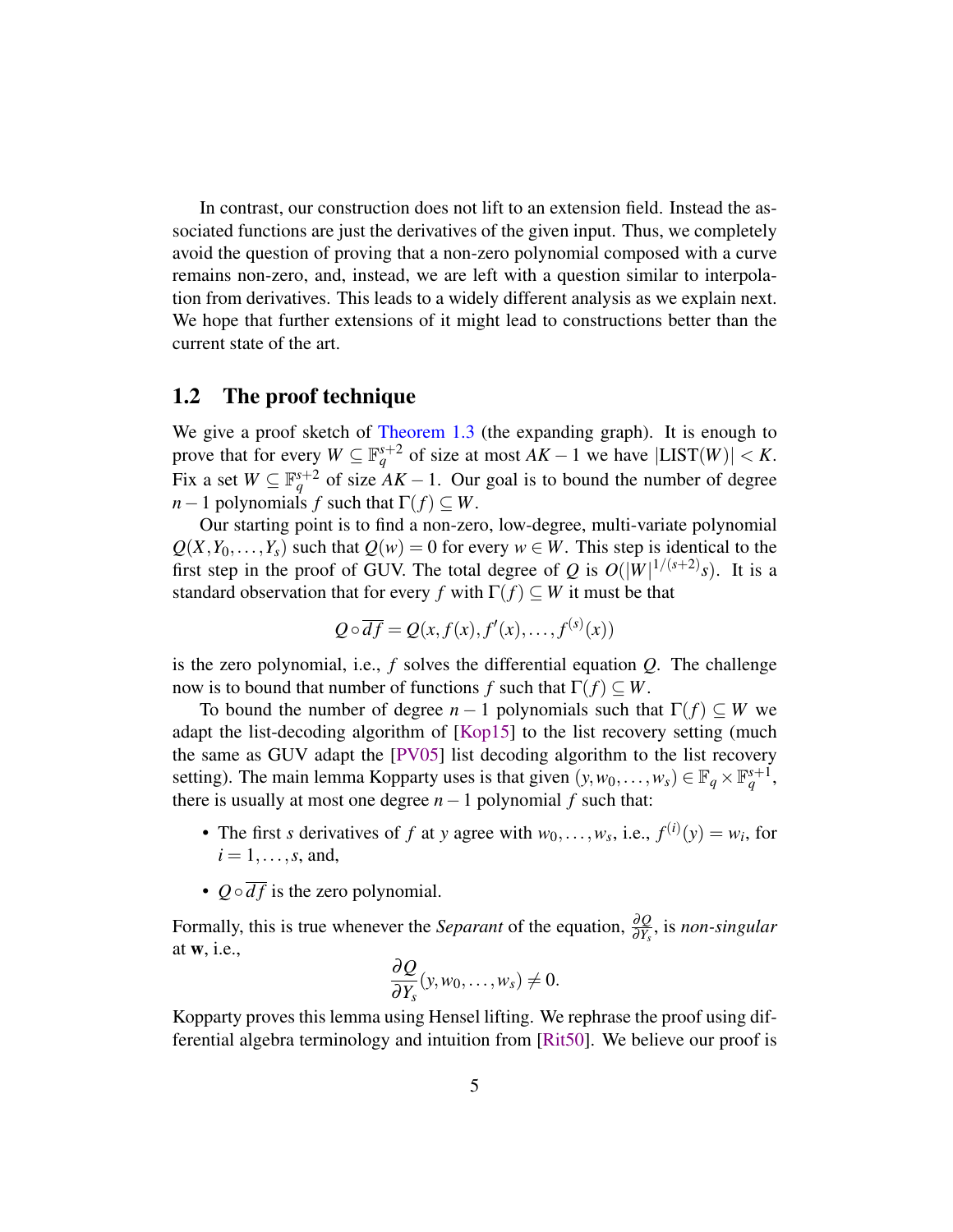<span id="page-6-0"></span>simpler, and also more amenable to generalizations. Furthermore, this theory was generalized in [\[Lim15,](#page-18-8) [FZV22\]](#page-18-9), where generalized Separants were introduced, and we believe these generalization might be useful for future improvements of the analysis.

Going back to the list recovery problem, and following the list decoding algo-rithm from [\[Kop15\]](#page-18-6), let us denote by  $W_1$  the set of all  $\mathbf{w} \in W$  such that  $\frac{\partial Q}{\partial Y_s}(\mathbf{w}) \neq 0$ . We see that for every *f* such that  $\Gamma(f) \subseteq W$  and  $\Gamma(f) \cap W_1 \neq \emptyset$ , we can recover *f* by going over all  $w \in W_1$ , and for each such w output the unique suitable degree *n*−1 polynomial, given by the above main lemma.

We are then left with the task of outputting all the degree  $n - 1$  polynomials such that  $\Gamma(f) \subseteq W_0 = W \setminus W_1$ . We notice that each of these polynomials solve the lower degree differential equation  $\frac{\partial Q}{\partial Y_s}(x, f(x), \ldots, f^{(s)}) = 0$ . Reiterating the process we get a new list of solution. As each time we get a lower degree differential equation, we can iterate the process at most  $deg(Q)$  times. Doing the calculation more carefully (as is done in [\[Kop15\]](#page-18-6)) saves even this loss, and, furthermore, shows expansion by a factor of about  $q - sn \sqrt[s+2]{|W|}$ . We explain the thin in detail in [Section 4.](#page-12-0)

### 2 Preliminaries

We use the following notation:

$$
(n)_t = n \cdot (n-1) \cdot \ldots \cdot (n-t+1) = \frac{n!}{(n-t)!},
$$

where for  $t = 0$ ,  $(n)_0 = 1$ . Thus,  $(n)_t = t! {n \choose t}$  $\binom{n}{t}$ . Also, for  $\mathbf{J} = (J_1, \ldots, J_m)$  and  $\mathbf{I} = (\mathbf{I}_1, \ldots, \mathbf{I}_m)$  we define

$$
(\mathbf{J})_{\mathbf{I}} = \Pi_{\ell=1}^{m} (J_{\ell})_{I_{\ell}},
$$

$$
\begin{pmatrix} \mathbf{J} \\ \mathbf{I} \end{pmatrix} = \Pi_{\ell=1}^{m} \begin{pmatrix} J_{\ell} \\ I_{\ell} \end{pmatrix}, \text{ and,}
$$

$$
\mathbf{I}! = \Pi_{\ell=1}^{m} I_{\ell}!.
$$

Thus,  $(\mathbf{J})_{\mathbf{I}} = \mathbf{I}! \begin{pmatrix} \mathbf{J} \\ \mathbf{I} \end{pmatrix}$  $\mathbf{J}$ ). Finally,  $\mathbf{J} - \mathbf{I} = (j_1 - i_1, \dots, j_m - i_m)$ .

#### 2.1 Multi-variate derivatives

Let  $R = \mathbb{F}[X_1, \ldots, X_m]$  be the ring of polynomials in *m* variables over  $\mathbb{F}$ . For  $I =$  $(i_1,...,i_m)$  with  $i_1,...,i_m \in \mathbb{N}$  we define the *partial derivative* in direction **I** as the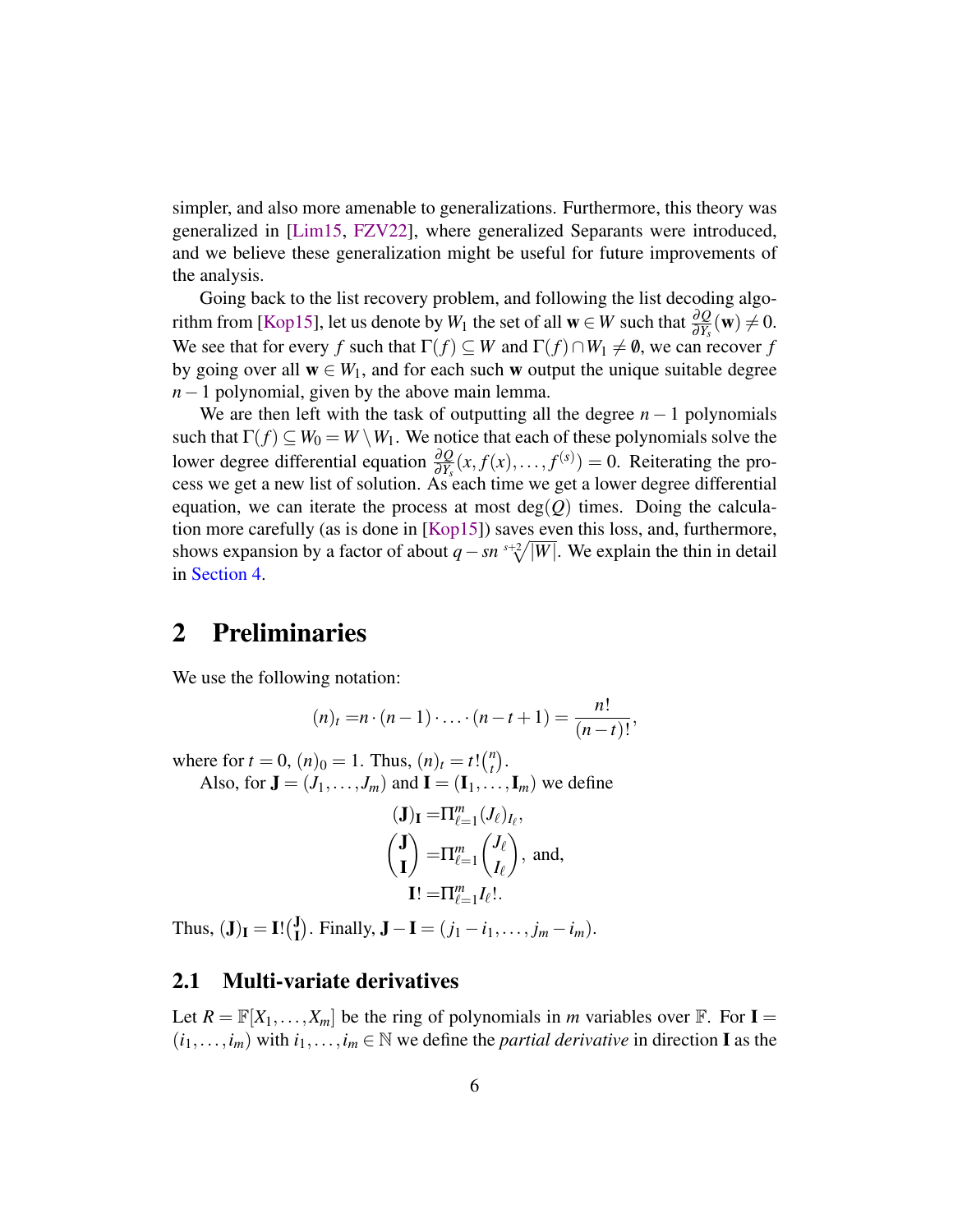<span id="page-7-3"></span>linear operator on *R* defined by  $\frac{\partial X^J}{\partial I} = (J)_I \cdot X^{J-I}$ . We denote

$$
Q^{(I)}(\mathbf{X}) = \frac{\partial Q}{\partial \mathbf{I}}(\mathbf{X}).
$$

The order of **I** is  $w(I) = I_1 + ... + I_m$ . Notice that for uni-variate polynomials  $Q(X)$ ,  $Q^{(i)}(X)$  coincides with the *i*'th iterated derivative.

Let  $\mathbf{w} = (w_1, \dots, w_m)$  where  $w_i \in \mathbb{N}$ . The w-weighted degree of a monomial  $X^{J} = X_1^{J_1}$  $X_1^{J_1} \cdot \ldots \cdot X_m^{J_m}$  is  $\sum_{i=1}^m w_i J_i$ . The w-weighted degree of *Q*, denoted deg<sub>w</sub>(*Q*), is the largest w-weighted degree of a monomial in  $Q$ . We let  $|w|$  denote  $\sum w_i$ ,  $\Pi(\mathbf{w}) = \Pi w_i$ , and  $M_{\mathbf{w},t}$  the number of monomials  $\mathbf{X}^{\mathbf{J}}$  with w-weighted degree at most *t*. Beged-Dov gave upper and lower bounds on *M*w,*<sup>t</sup>* :

<span id="page-7-1"></span>Lemma 2.1. *[\[Bd72\]](#page-17-1)*

$$
\frac{t^m}{m! \cdot \Pi(\mathbf{w})} \leq M_{\mathbf{w},t} \leq \frac{(t+|\mathbf{w}|)^m}{m! \cdot \Pi(\mathbf{w})}
$$

### 2.2 Condensers

In this subsection let  $C: \{0,1\}^n \times \{0,1\}^d \to \{0,1\}^m$ .

**Definition 2.2.** We say C is a  $(K, A)$  expander if for every  $S \subset \{0, 1\}^n$  of cardinality *K the set*

$$
\Gamma(S) = \bigcup_{s \in S, y \in \{0,1\}^d} C(s, y)
$$

*has cardinality at least K* ·*A.*

A simple lemma is:

<span id="page-7-2"></span>**Lemma 2.3.** *[\[GUV09,](#page-18-1) Lemma 3.2] C is a (K,A) expander iff for every set*  $T \subseteq$  ${0,1}^m$  *of cardinality at most AK* − 1, LIST(*T*) *has cardinality at most K* − 1..

We next define a condenser:

<span id="page-7-0"></span>**Definition 2.4.** *We say C is an*  $(n, k) \rightarrow_{\varepsilon} (m, k')$  condenser *if for all distributions X with min-entropy at least k, the distribution C*(*X*,*Ud*) *is* ε*-close to a distribution with min-entropy at least k*′ *. The condenser is* explicit *if C can be computed in time* poly $(n, \frac{1}{5})$  $(\frac{1}{\varepsilon})$ .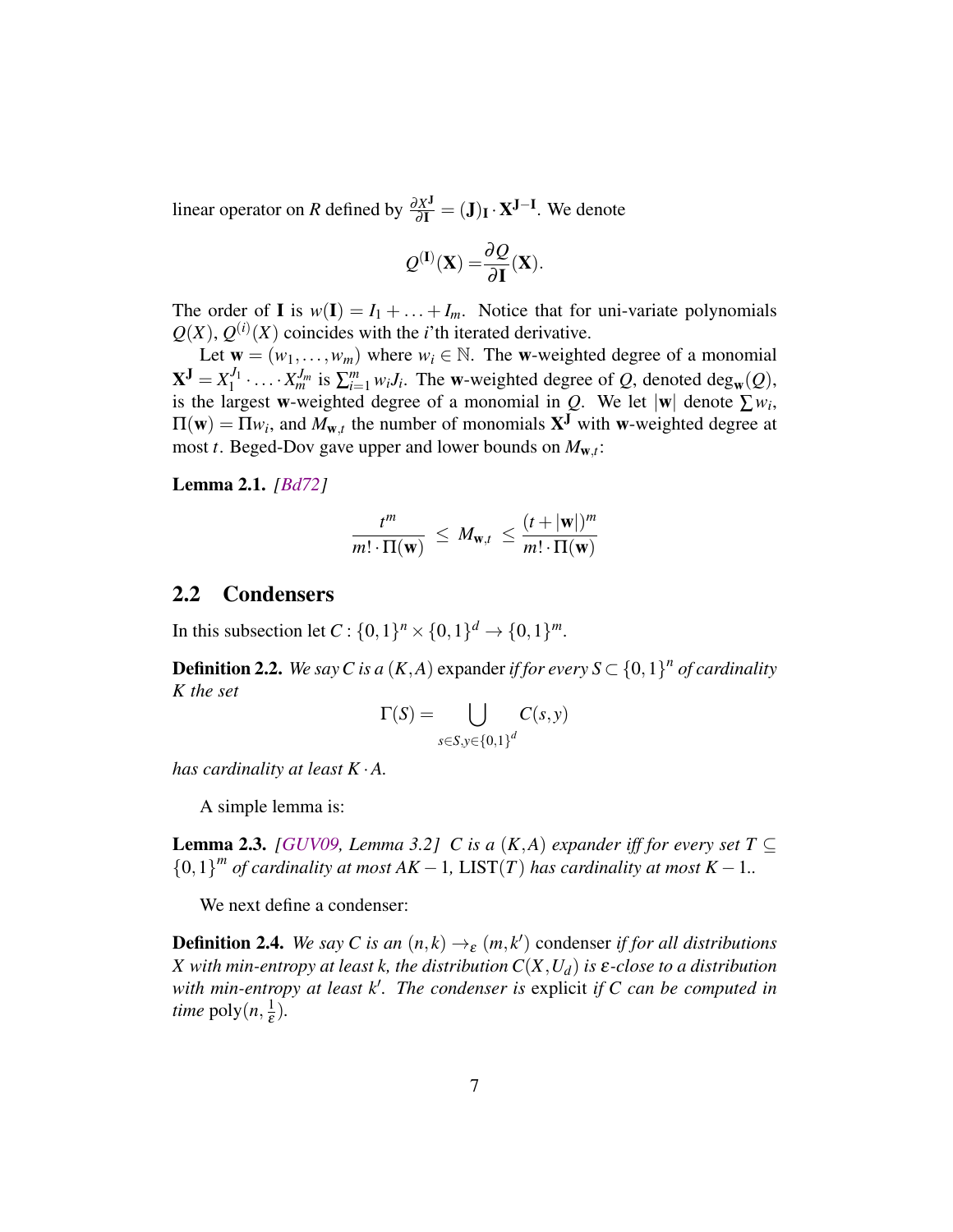<span id="page-8-1"></span>To prove that a function is a condenser, we use the "list-decoding" approach described in [\[GUV09\]](#page-18-1). For  $C: \{0,1\}^n \times \{0,1\}^d \rightarrow \{0,1\}^m$  and  $T \subseteq \{0,1\}^n$  define:

$$
LIST(T) = \{x : \Gamma(x) \subseteq T\}
$$

$$
LIST(T, \varepsilon) = \left\{x : \Pr_{y}[C(x, y) \in T] \ge \varepsilon\right\}
$$

<span id="page-8-0"></span>**Lemma 2.5.** *[\[TSUZ07,](#page--1-4) Thm 8.1],[\[GUV09,](#page-18-1) Lemma 5.4] Let*  $C$  :  $\{0,1\}^n \times \{0,1\}^d \rightarrow$  ${0,1}^m$  *be a function.* 

- *If* C is a  $(K, (1 \varepsilon)2^d)$  expander, then C is a  $(n, k) \rightarrow_{\varepsilon} (m, k + d)$  condenser, *i.e., it is a lossless condenser with error* ε*,*
- *If for all*  $T \subseteq \{0,1\}^m$  *of size at most* L the set  $LIST(T, \varepsilon)$  has cardinality at *most H*, then *C* is a  $(n, \log(\frac{H}{\epsilon}))$  $(\frac{H}{\varepsilon})) \rightarrow_{2\varepsilon} (m, \log(\frac{L}{\varepsilon}))$  $\frac{L}{\varepsilon}$ ) – 1) *condenser.*

### 3 The Separant

Let  $Q \in \mathbb{F}_q[X, Y_0, \ldots, Y_s]$ . When we think of *Q* as a differential equation, we look for all (low-degree) polynomials  $f \in \mathbb{F}_q[X]$  such that

$$
Q(X, f(X), f^{(1)}(X),..., f^{(s)}(X)) = 0 \in \mathbb{F}_q[X].
$$

Let us define

$$
\overline{df} = (X, f(X), f^{(1)}(X), \dots, f^{(s)}(X), \dots, f^{(n)}(X), \dots)
$$

Notice that if  $f \in \mathbb{F}_q^{\leq n}[X]$ , then  $f^{(i)}(X)$  is identically zero for all  $i \geq n$ . Let us also think of *Q* as a polynomial  $Q \in \mathbb{F}_q[X, Y_0, \ldots, Y_s, \ldots, Y_n \ldots]$  that depends only on *X* and *Y*<sub>0</sub>,...,*Y*<sub>*s*</sub>. In this notation *f* solves the differential equation *Q* iff  $Q \circ df = 0 \in$  $\mathbb{F}_q[X]$ .

A differential equation *Q* can be itself derived. While formally *Q* depends on *X* and  $Y_0, \ldots, Y_n, \ldots$ , we think of  $Y_0$  as a function depending on *X*,  $Y_0 = f(X)$  and of  $Y_{i+1}$  as  $\frac{\partial Y_i}{\partial X}$ . This motivates the following definition:

**Definition 3.1.** Let  $Q \in \mathbb{F}_q[X, Y_0, \ldots, Y_s]$ . define the infinite sequence of polynomi $als \ Q^{(0)}, Q^{(1)}, \ldots$  *where*  $Q^{(k)} \in \mathbb{F}[X, Y_0, \ldots, Y_{k+s}]$  *is defined by:* 

$$
Q^{(0)} = Q
$$
  

$$
Q^{(k+1)} = \frac{\partial Q^{(k)}}{\partial X} + \sum_{i=0}^{k+s} \frac{\partial Q^{(k)}}{\partial Y_i} \cdot Y_{i+1}.
$$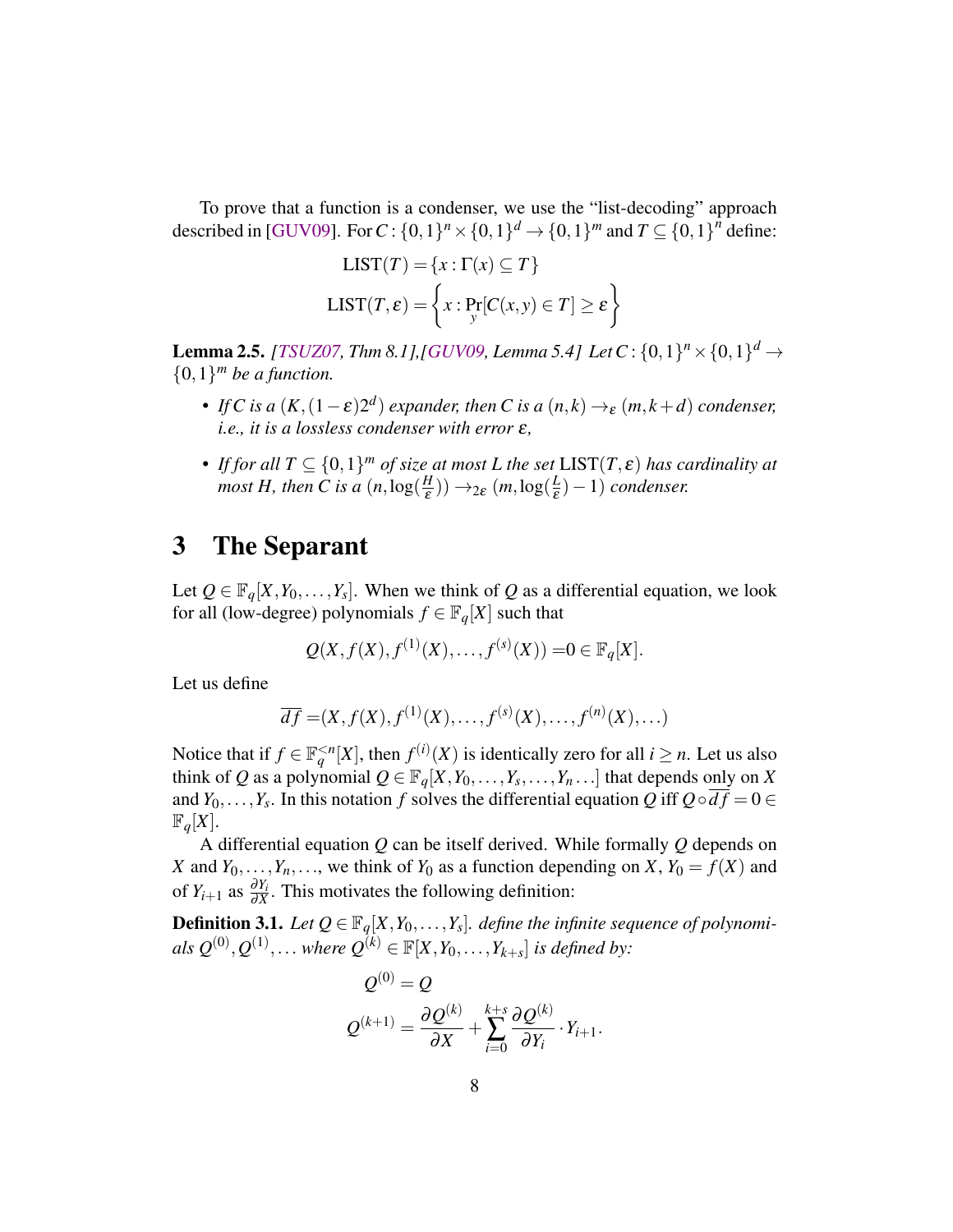<span id="page-9-2"></span>The motivation behind this definition is apparent given:

<span id="page-9-1"></span>**Lemma 3.2.** *For every*  $f \in \mathbb{F}_q[X]$  *and*  $\ell \geq 0$ 

$$
(Q \circ \overline{df})^{(\ell)} = Q^{(\ell)} \circ \overline{df}.
$$

*Proof.* By induction. The case  $\ell = 0$  is immediate. Assume for  $\ell$  and let us prove for  $\ell + 1$ . Using the chain rule:

$$
(Q \circ \overline{df})^{(\ell+1)} = ((Q \circ \overline{df})^{(\ell)})' = (Q^{(\ell)} \circ \overline{df})'
$$
  
\n
$$
= \frac{\partial Q^{(\ell)}}{\partial X} \circ \overline{df} + \sum_{i=0}^{s+\ell} \frac{\partial Q^{(\ell)}}{\partial Y_i} \circ \overline{df} \cdot \frac{\partial f^{(i)}}{\partial X}
$$
  
\n
$$
= \frac{\partial Q^{(\ell)}}{\partial X} \circ \overline{df} + \sum_{i=0}^{s+\ell} \frac{\partial Q^{(\ell)}}{\partial Y_i} \circ \overline{df} \cdot f^{(i+1)}
$$
  
\n
$$
= (\frac{\partial Q^{(\ell)}}{\partial X} + \sum_{i=0}^{s+\ell} \frac{\partial Q^{(\ell)}}{\partial Y_i} \cdot Y_{i+1}) \circ \overline{df}
$$
  
\n
$$
= Q^{(\ell+1)} \circ \overline{df},
$$

where the first equality is because we use iterated derivations, the second is induction, the third is the chain rule (and notice that  $Q^{(\ell)}$  depends on  $X, Y_0, \ldots, Y_{s+\ell}$ ).  $\Box$ 

We call  $Q^{(\ell)}$  the  $\ell$ -th derivative of Q. This operation comes from differential algebra [\[Rit50\]](#page-18-7). As its name suggests, this operator has some properties similar to regular derivative

#### Claim 3.3. *[\[Rit50\]](#page-18-7)*

*1. (linearity) For every*  $Q, P \in \mathbb{F}_q[X, Y_0, \ldots], \lambda, \mu \in \mathbb{F}_q, \ell \geq 0$ 

$$
(\lambda Q + \mu P)^{(\ell)} = \lambda Q^{(\ell)} + \mu P^{(\ell)}
$$

2. *(Leibniz product rule) For every*  $Q, P \in \mathbb{F}_q[X, Y_0, \dots]$ 

$$
(P \cdot Q)^{(1)} = P^{(1)} \cdot Q + P \cdot Q^{(1)}
$$

<span id="page-9-0"></span>*3. (repeated derivation) For every*  $Q \in \mathbb{F}_q[X, Y_0, \ldots], \ell_1, \ell_2 \ge 0$ 

$$
(Q^{(\ell_1)})^{(\ell_2)} = Q^{(\ell_1+\ell_2)}
$$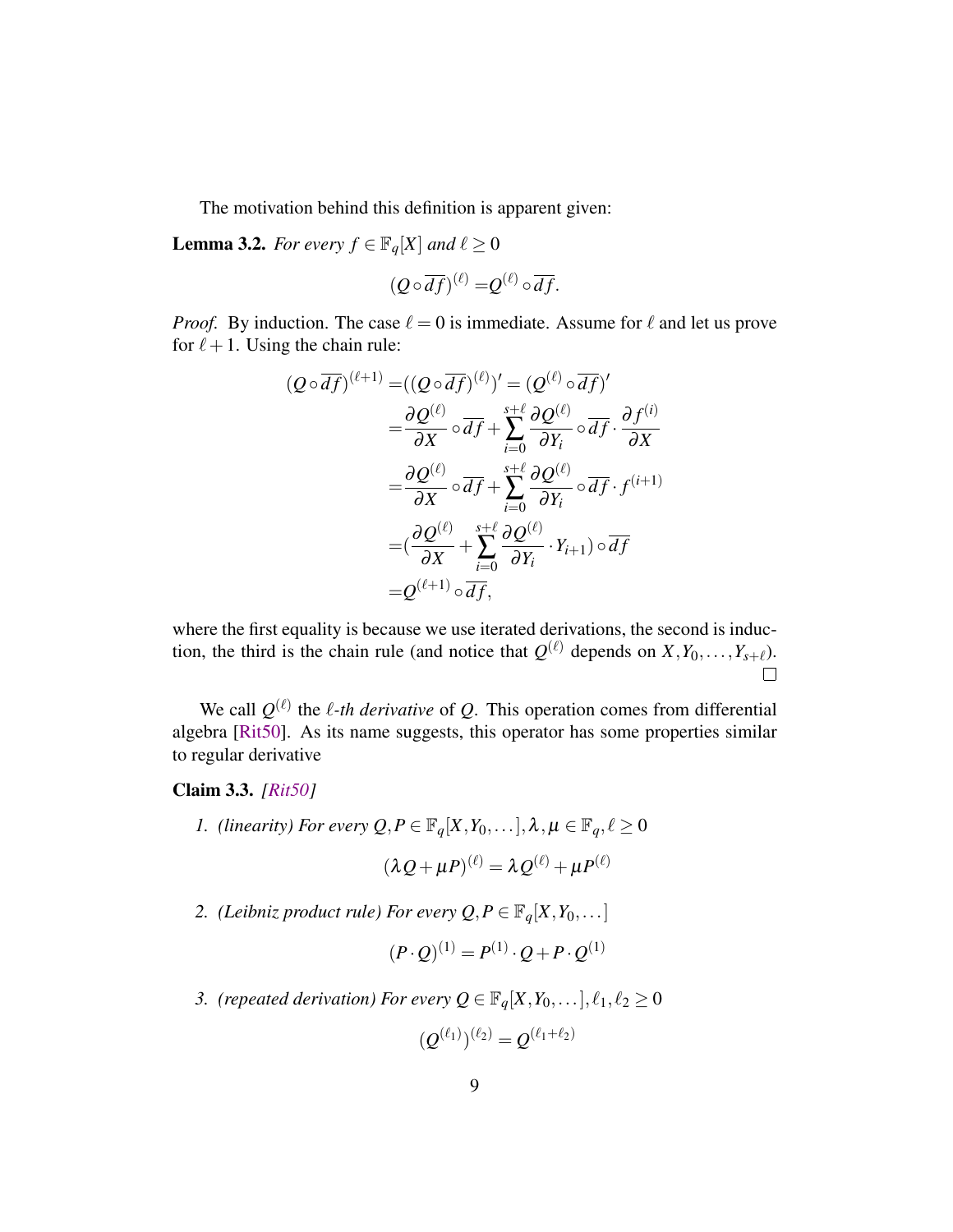<span id="page-10-2"></span>**Claim 3.4.** *Let*  $Q \in \mathbb{F}_q[X, Y_0, \ldots]$  *and*  $\ell \in \mathbb{N}$ *.* 

- deg<sub>(0,1,1,...)</sub>  $Q^{(\ell)} = \text{deg}_{(0,1,1,...)} Q$ , and,
- deg<sub>(0<sup>s+2</sup>,1,2,3,...)</sub>  $Q^{(\ell)} \leq \ell$ . *I.e., if we give*  $X, Y_0, \ldots, Y_s$  *weight* 0*, and*  $Y_{s+j}$ *weight j, then the* ℓ*'th derivative degree is at most* ℓ*.*

*Proof.* For the first item notice that  $\frac{\partial Q^{(\ell)}}{\partial x}$  $\frac{Q^{(0)}}{\partial X}$  is either zero or does not change the degree in *Y*<sub>0</sub>,.... Also, the effect of  $\frac{\partial Q}{\partial Y_i} \cdot Y_{i+1}$  is to reduce the degree in *Y<sub>i</sub>* by one and increase the degree in  $Y_{i+1}$  by one.

For the second item, we prove by induction. The case  $\ell = 0$  is immediate. For the induction step,  $\frac{\partial Q^{(\ell)}}{\partial x}$  $rac{Q^{(\ell)}}{\partial X}$  and  $rac{\partial Q^{(\ell)}}{\partial Y_i}$  $\frac{Q^{(s)}}{\partial Y_i} \cdot Y_{i+1}$  for  $i < s$ , are either zero or do not change the weighted degree, while  $\frac{\partial Q^{(\ell)}}{\partial y}$  $\frac{Q^{(x)}}{\partial Y_i} \cdot Y_{i+1}$  for  $i \geq s$  increase the weighted degree by  $\Box$ one.

One consequence of [Claim 3.4](#page-9-0) is that  $Y_{s+\ell}$  appears with degree at most 1 in  $Q^{(\ell)}$  and that the coefficient of  $Y_{s+\ell}$  in  $Q^{(\ell)}$  is a function of  $X, Y_0, \ldots, Y_s$  alone. Indeed, we next prove the coefficient of  $Y_{s+\ell}$  in  $Q^{(\ell)}$  is  $\frac{\partial Q}{\partial Y_s}$ .

**Definition 3.5.** *(Separant) Let*  $Q \in \mathbb{F}[X, Y_0, \ldots, Y_s]$ *. The separant of Q, denoted SQ, is*

$$
S_Q = \frac{\partial Q}{\partial Y_s}.
$$

A classical lemma from differential algebra (see [\[Rit50,](#page-18-7) Page 30]) states that:

<span id="page-10-0"></span>**Lemma 3.6.** *For every*  $\ell > 1$ *,* 

$$
\mathcal{Q}^{(\ell)} = S_{\mathcal{Q}} \cdot Y_{s+\ell} + R_{\ell}
$$

*where*  $R_{\ell} \in \mathbb{F}[X, Y_0, \ldots, Y_{s+\ell-1}]$  *does not depend on*  $Y_{s+\ell}$ *.* 

*Proof.* By induction. For  $\ell = 1$ , the only way to get  $Y_{s+1}$  in  $Q^{(1)}$  is in the term ∂*Q*  $\frac{\partial Q}{\partial Y_s}$  ·  $Y_{s+1}$ . Assume for  $\ell$  and let us prove for  $\ell + 1$ . The only way to get  $Y_{s+\ell+1}$  in  $Q^{(\ell+1)}$  is by taking  $\frac{\partial Q^{(\ell)}}{\partial Y}$  $\frac{\partial Q^{(\ell)}}{\partial Y_{s+\ell}}$ . By induction,  $Y_{s+\ell}$  only appears in  $Q^{(\ell)}$  in the linear term  $S_Q \cdot Y_{s+\ell}$ . Thus, the only term involving  $Y_{s+\ell+1}$  in  $Q^{(\ell+1)}$  is  $\frac{\partial (S_Q \cdot Y_{s+\ell})}{\partial Y_{s+\ell}} \cdot Y_{s+\ell+1} =$  $S_Q \cdot Y_{s+\ell+1}$ .

<span id="page-10-1"></span>**Lemma 3.7.** *Fix*  $Q \in \mathbb{F}_q[X, Y_0, \ldots, Y_s]$ ,  $(\alpha, \mathbf{b}) = (\alpha, b_0, \ldots, b_s) \in \mathbb{F}_q^{s+2}$  and  $S_Q(\alpha, \mathbf{b}) \neq 0$ 0*. Suppose*  $f \in \mathbb{F}_q[X]$  *such that:*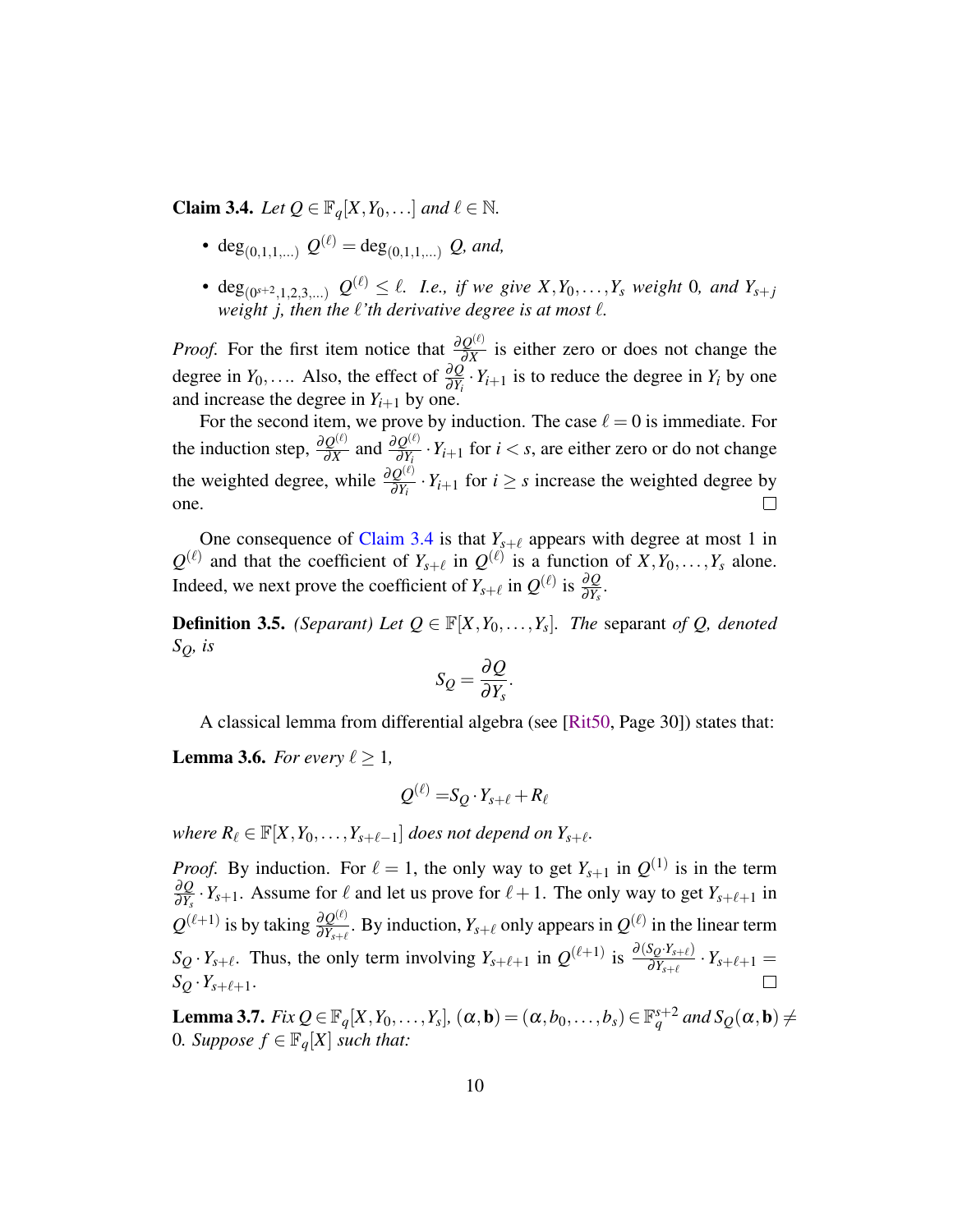• 
$$
f^{(i)}(\alpha) = b_i
$$
, for  $i = 0, ..., s$ , and  
\n•  $Q \circ \overline{df} = 0$ .

*Then there are unique values*  $b_{s+1},...,b_n$  *such that*  $f^{(i)}(\alpha) = b_i$ .

*Proof.* We prove by induction on *n*. The base case  $n = s$  is clear. Assume for *n* and let us prove for  $n + 1$ . By assumption we know there are unique values  $b_{s+1}, \ldots, b_n$  such that  $b_i = f^{(i)}(a)$  for  $i = s+1, \ldots, n$ . Our goal is to show there is a unique value possible for  $f^{(n+1)}(\alpha)$ .

We will use  $Q^{(n-s+1)}$  and the fact that  $Y_{n+1}$  appears linearly in it with coefficient *S*<sup>*Q*</sup>, and that at  $(\alpha, \mathbf{b})$ , *S*<sup>*Q*</sup>( $\alpha, \mathbf{b}$ )  $\neq$  0. First we notice that

$$
Q^{(n-s+1)}(\alpha, b_0, \dots, b_n, f^{(n+1)}(\alpha)) = Q^{(n-s+1)}(\alpha, f(\alpha), \dots, f^{(n+1)}(\alpha))
$$
  
=  $Q^{(n-s+1)} \circ \overline{df}(\alpha)$   
=  $(Q \circ \overline{df})^{(n-s+1)}(\alpha) = 0$ ,

where the first equality is by induction, the second by definition, the third using [Lemma 3.2,](#page-9-1) and the last equality because we know  $Q \circ df$  is the zero polynomial in  $\mathbb{F}_q[X]$ .

Next we recall that by [Lemma 3.6](#page-10-0)

$$
Q^{(n-s+1)}(X,Y_0,\ldots,\ldots,Y_{n+1})=S_Q(X,Y_0,\ldots,Y_s)\cdot Y_{n+1}+R(X,Y_0,\ldots,Y_n),
$$

and therefore

$$
0 = Q^{(n-s+1)}(\alpha, b_0, \ldots, b_n, f^{(n+1)}(\alpha))
$$
  
=S<sub>Q</sub>( $\alpha$ ,**b**) \cdot f<sup>(n+1)</sup>( $\alpha$ ) + R( $\alpha$ , b<sub>0</sub>, \ldots, b<sub>n</sub>).

Thus,  $f^{(n+1)}(\alpha) = -\frac{R(\alpha,b_0,...,b_n)}{S_{\alpha}(\alpha,\mathbf{b})}$  $\frac{\alpha, \beta_0, ..., \beta_n}{S_Q(\alpha, \mathbf{b})}$  is uniquely determined.

In words, this means the following.  $f$  solves the differential equation if  $Q \circ$  $\overline{df} = 0$ . We can think of the conditions  $f^{(i)}(\alpha) = b_i$ , for  $i = 0, \ldots, s$ , as  $s + 1$  initial conditions on the Taylor expansion of  $f$  at  $\alpha$ . In this terminology, [Lemma 3.7](#page-10-1) says that that if the separant  $S_Q$  is non-zero at the point  $(\alpha, \mathbf{b})$  then there can be at most one solution to the differential equation *Q* with degree smaller than the characteristic, satisfying the initial conditions  $(\alpha, \mathbf{b})$ .

 $\Box$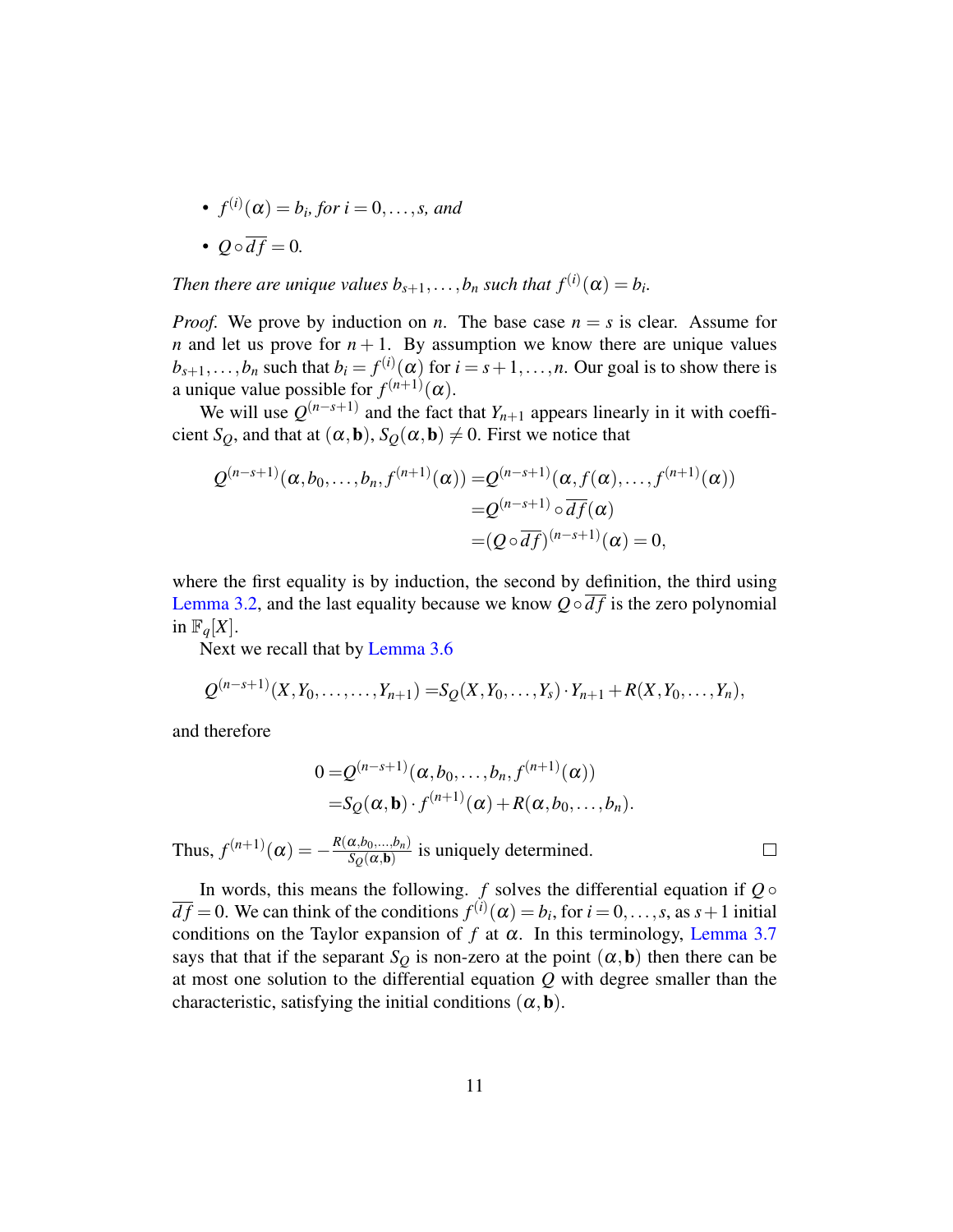### <span id="page-12-0"></span>4 Reconstruction with the Polynomial Method

In this section we present a "de-condensing" procedure that given  $\Gamma : \mathbb{F}_q^n \times \mathbb{F}_q \to$  $\mathbb{F}_q^m$  and a set  $W \subseteq \mathbb{F}_q^{s+2}$  outputs LIST $(W)$ . Throughout this section we assume that  $n \leq$  *char*( $\mathbb{F}_q$ ). The de-condensing algorithm works as follows. Given *W* we first find a low-degree polynomial *Q* that vanishes over *W*, namely,

<span id="page-12-1"></span>**Claim 4.1.** *There exists a non-zero polynomial*  $Q \in \mathbb{F}_q[X, Y_0, \ldots, Y_s]$  *with* 

$$
\deg_{(1,n,\ldots,n-s)} Q \le D = \left\lceil n \cdot \left[ |W| \cdot (s+2)! \right]^{\frac{1}{s+2}} \right\rceil
$$

*that vanishes on W.*

*Proof.* By [Lemma 2.1](#page-7-1) the number of monomials in  $\mathbb{F}_q[X, Y_0, \ldots, Y_s]$  with  $(1, n, n -$ 1,...,*n*−*s*)-weighted degree at most *D* is some value *F* such that

$$
F \ge \frac{D^{s+2}}{(s+2)! \cdot \prod_{j=0}^{s} (n-j)} > |W|.
$$

To find a polynomial *Q* that vanishes on *W*, we write a homogeneous linear system over  $\mathbb{F}_q$  where the variables are the coefficients of the above monomials, and for every  $w \in W$  we have a linear equation forcing that the polynomial vanishes on *w*. As the number of variables is larger than the number of constraints, there is a non-zero solution.  $\Box$ 

It then follows that every  $f \in \mathbb{F}_q^{\leq n}[T]$  with  $\Gamma(f) \subseteq W$  satisfies the differential equation  $Q(x, f(x),..., f^{(s)}(x)) = 0$ . Formally,

**Claim 4.2.** *If*  $f \in \text{LIST}(W)$ *, and*  $q > D$ *, than* 

$$
R_f(T) = Q(T, f(T), \dots, f^{(s)}(T)) \in \mathbb{F}_q[T]
$$

*is the zero polynomial.*

*Proof.* As  $deg_{(1,n,...,n-s)}(Q) \le D$  and  $deg(f^{(i)}) < n-i$ ,  $R_f$  has degree at most *D*. Also, for every  $\alpha \in \mathbb{F}_q$ ,

$$
R_f(\alpha) = Q(\alpha, f(\alpha), \ldots, f^{(s)}(\alpha)) = 0.
$$

As  $q > D$  we must have  $R_f = 0$  in  $\mathbb{F}_q[T]$ .

 $\Box$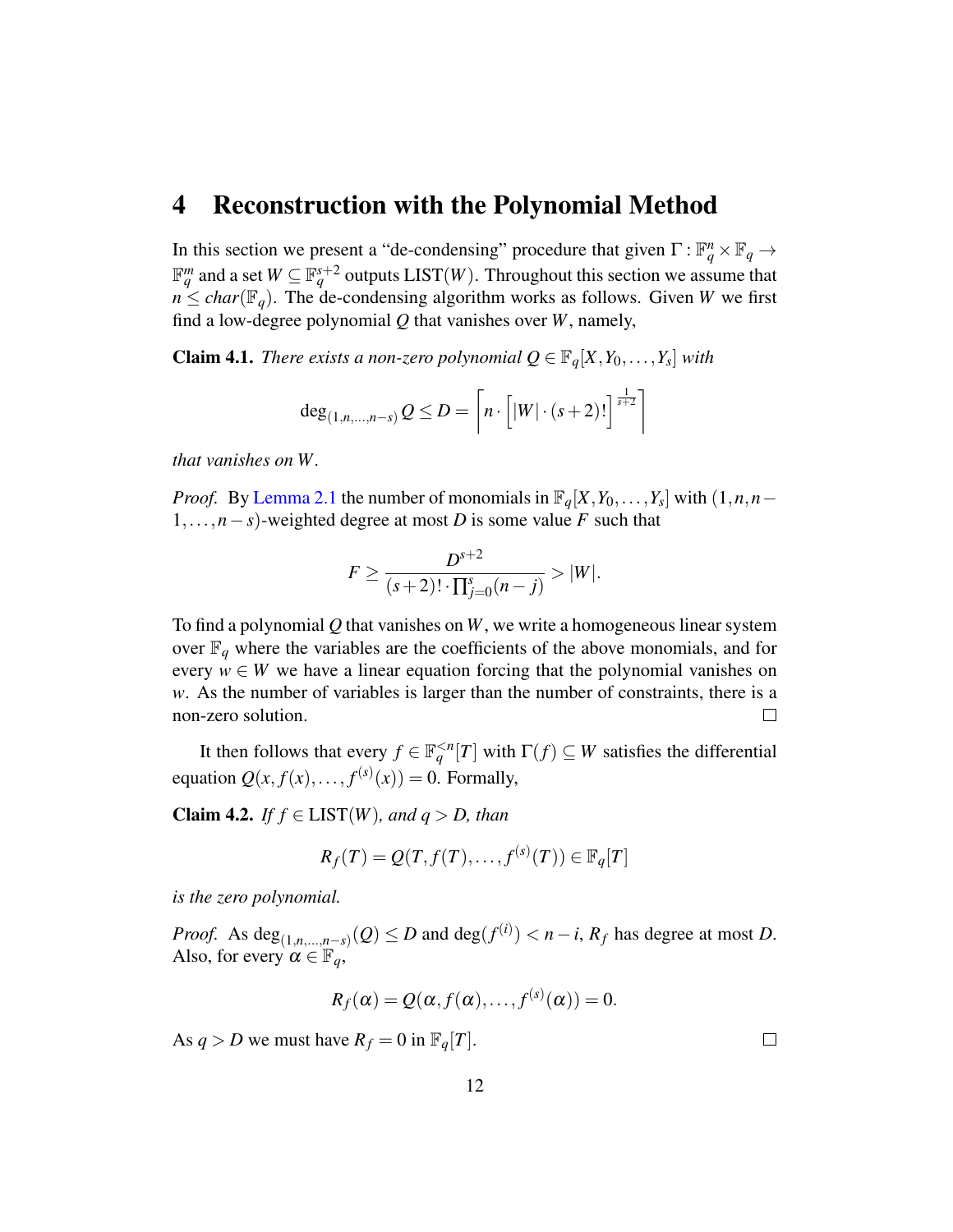The main challenge is proving the number of low-degree solutions to the differential equation *Q* with starting conditions *W* is small, and designing an algorithm finding all such solutions. For that we define algorithm *Solve*. The input to the algorithm is a polynomial  $\dot{Q} \in \mathbb{F}_q[X, Y_0, \dots, Y_s]$  and  $\dot{W} \subseteq \mathbb{F}_q^{s+2}$ . The output contains all polynomials  $f \in \mathbb{F}_q^{\leq n}[X]$  such that  $\Gamma(f) \subseteq \dot{W}$  and  $\dot{Q} \circ \overline{df} = 0$ . The algorithm works as follows:

<span id="page-13-0"></span>1: **procedure**  $SOLVE(\dot{Q}, \dot{W})$ 2: If  $\dot{Q}$  does not depend on  $Y_0, \ldots, Y_s$  return  $\emptyset$ . 3: Let  $s^*$  be the largest  $j \in \{0, \ldots, s\}$  for which  $\dot{Q}$  depends on  $Y_j$ . 4: Set  $\mathscr{L}_1 \leftarrow \emptyset$  and  $\dot{W}_1 \leftarrow$  $\left\{ w \in \dot{W} \mid \frac{\partial \dot{Q}}{\partial x} \right\}$  $\frac{\partial \mathcal{L}}{\partial Y_{s^*}}(w) \neq 0$  $\mathcal{L}$ . 5: **for**  $w = (\alpha, w_0, \dots, w_s) \in \dot{W}_1$  do 6: Assuming there exits some polynomial  $g \in \mathbb{F}_q[X]$  such that  $\dot{Q} \circ \overline{dg} = 0 \in \mathbb{F}_q[X]$  and  $g^{(i)}(\alpha) = w_i$  for all  $0 \le i \le s$ , find the unique values  $w_{s+1}, \ldots, w_{n-1}$  such that  $g^{(i)}(\alpha) = w_i$ for all  $0 \le i < n$ . Such a unique solution exits by [Lemma 3.7.](#page-10-1) 7: Define  $f(x) =$ *n*−1 ∑ *i*=0 *wi*  $\frac{w_i}{i!}(x-\alpha)^i$ . 8: If  $\Gamma(f) \subseteq W$  add *f* to  $\mathcal{L}_1$ . 9: Set  $\dot{W}_0 \leftarrow$  $\left\{ w \in \dot{W} \mid \frac{\partial \dot{Q}}{\partial x} \right\}$  $\frac{\partial \mathcal{L}}{\partial Y_{s^*}}(w) = 0$  $\mathcal{L}$ . 10:  $\mathscr{L}_0 \leftarrow \text{SOLVE}(\frac{\partial \dot{Q}}{\partial Y_{\mathcal{A}}})$  $\frac{\partial Q}{\partial Y_{s^*}}$ ,  $W_0$ ). 11: return  $\mathscr{L}_0 \cup \mathscr{L}_1$ 

<span id="page-13-1"></span>With that the de-condensing algorithm is:

Decondensing

Input: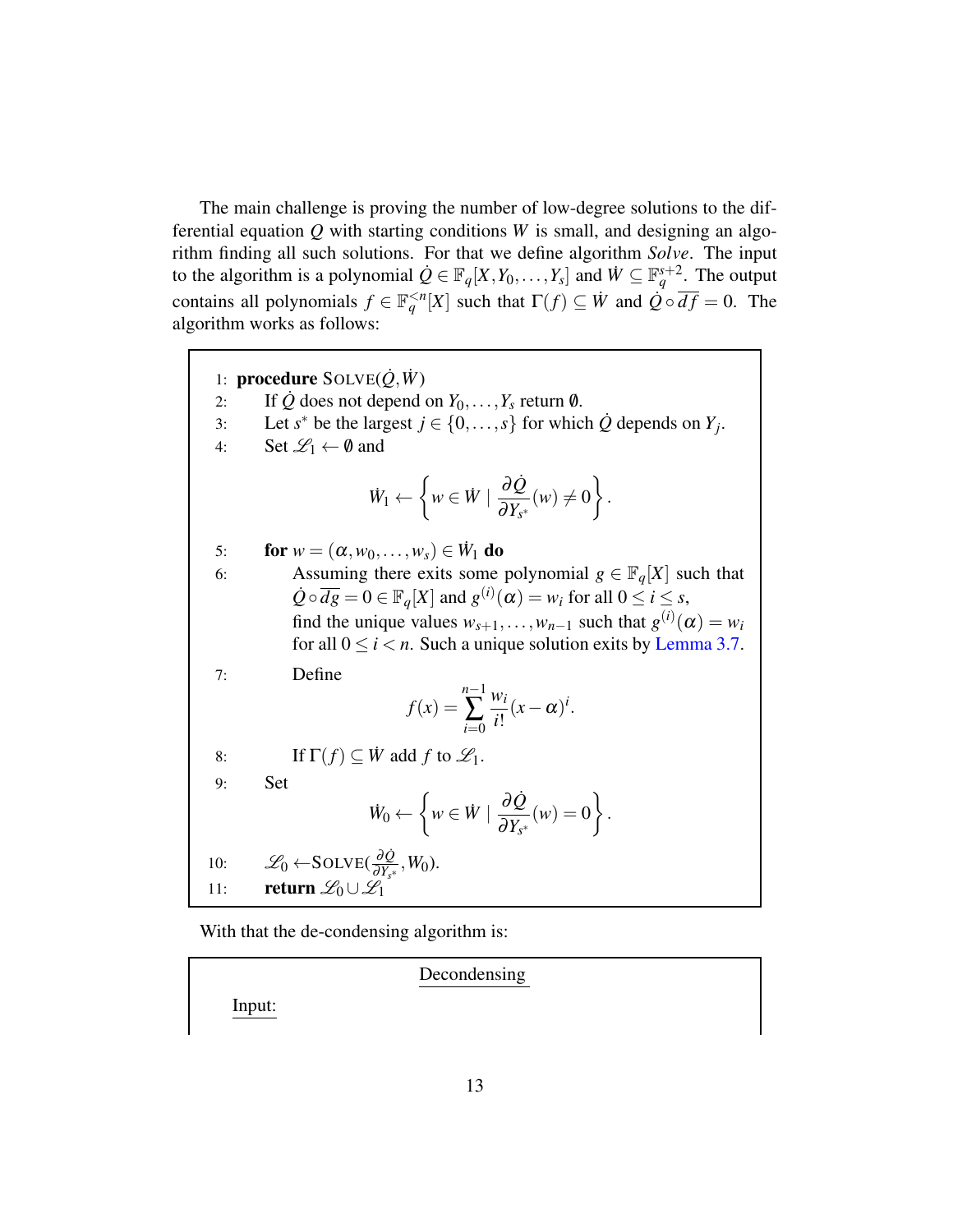- Parameters  $q, s, n$  and the condenser  $\Gamma : \mathbb{F}_q^n \times \mathbb{F}_q \to \mathbb{F}_q^{(s+2)}$ .
- A set  $W \subseteq \mathbb{F}_q^{s+2}$  of size *B*.

Algorithm:

1. Set 
$$
D = \left[ n \cdot \left[ |W| \cdot (s+2)! \right]^{1/2} \right].
$$

2. Construct a non-zero polynomial  $Q \in \mathbb{F}_q[X, Y_0, \ldots, Y_s]$  with

$$
\deg_{(1,n,\ldots,n-s)} Q \leq D
$$

that vanishes on *W*.

3. Output *Solve*(*Q*,*W*).

### 4.1 Analysis of *Solve*

<span id="page-14-0"></span>**Lemma 4.3.** *(Correctness of Solve) Fix a non-zero polynomial*  $Q \in \mathbb{F}_q[X, Y_0, \ldots, Y_s]$ *such that*  $\deg_{(1,n,\ldots,n-s)}(Q) < q$ , and  $W \subseteq \mathbb{F}_q^{s+2}$ . Every  $f \in \mathbb{F}_q^{ for which$  $Q(x, f(x), \ldots, f^{(s)}(x)) = 0$  *and*  $\Gamma(f) \subseteq W$  *appears in the output of Solve* $(Q, W)$ *.* 

*Proof.* The proof is by induction on the degree of *Q* as a polynomial in  $Y_0, \ldots, Y_s$ , i.e.,  $deg_{(0,1,...,1)}(Q)$ . In the Base case *Q* depends only on *X*, thus  $Q = Q(X)$ . As  $Q \neq 0$ , there are no solutions to  $Q(T, f(T),..., f^{(s)}(T)) = Q(T) = 0$  and  $\mathscr{L} = \emptyset$ is the correct output.

Now let  $f(T) \in \mathbb{F}_q^{\leq n}[T]$  such that  $\Gamma(f) \subseteq W$  and  $Q(T, f(T), \ldots, f^{(s)}(T)) = 0$ . We have two cases:

1. 
$$
\frac{\partial Q}{\partial Y_{s^*}}(T, f(T), \dots, f^{(s)}(T)) \neq 0
$$
. Note that  
\n
$$
\deg \left( \frac{\partial Q}{\partial Y_{s^*}}(T, f(T), \dots, f^{(s)}(T)) \right) \leq \deg_{(1, n, \dots, n-s)} \left( \frac{\partial Q}{\partial Y_{s^*}}(X, Y_0, \dots, Y_s) \right)
$$
\n
$$
\leq \deg_{(1, n, \dots, n-s)} (Q(X, Y_0, \dots, Y_s)) < q.
$$

Therefore there must be some  $\alpha \in \mathbb{F}_q$  for which

$$
\frac{\partial Q}{\partial Y_{s^*}}(\alpha, f(\alpha), \ldots, f^{(s)}(\alpha)) \neq 0.
$$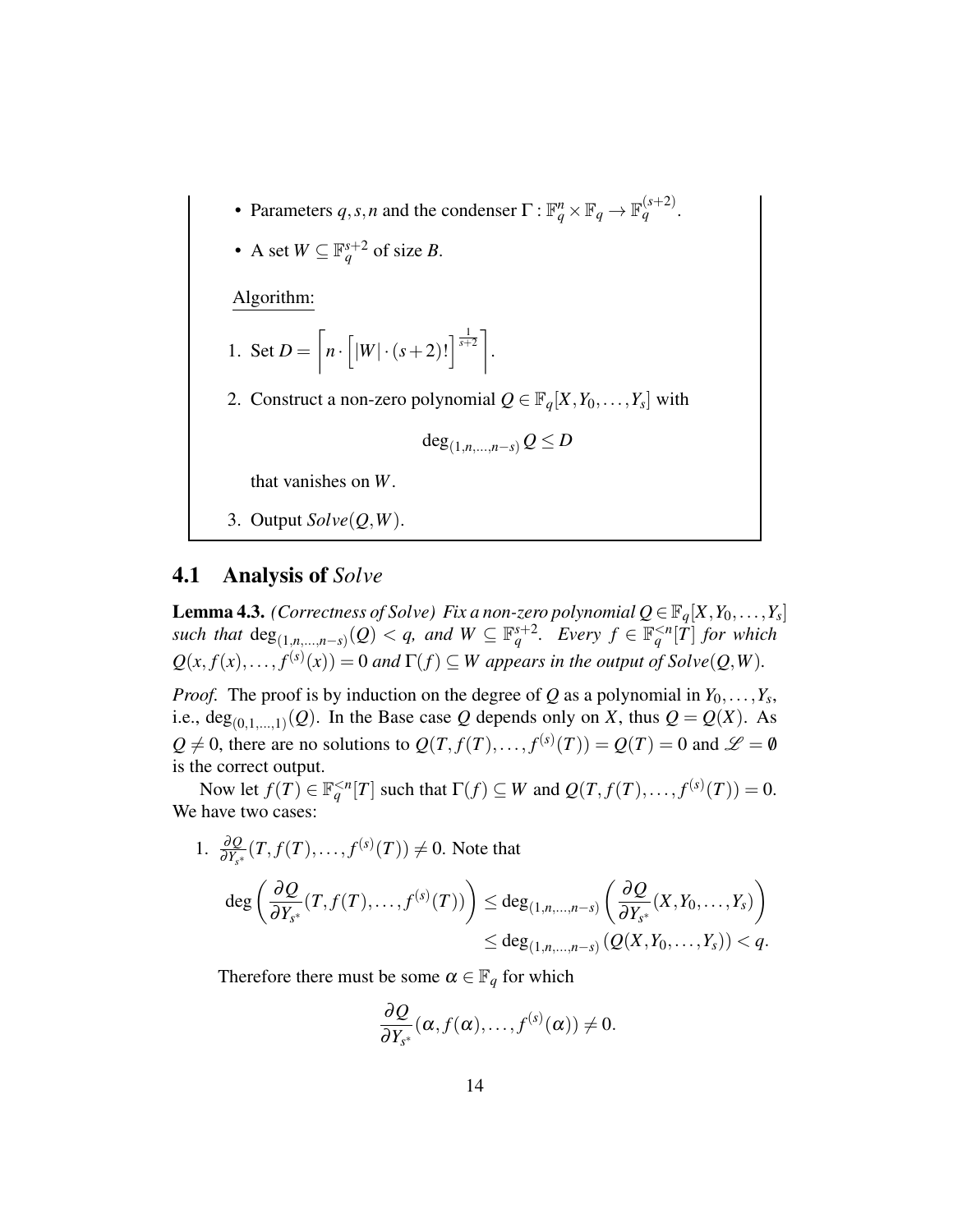As  $(\alpha, f(\alpha),..., f^{(s)}(\alpha)) \in \Gamma(f) \subseteq W$ , in the for loop we iterate over this vector and therefore in [Line 6](#page-13-0) we find the unique solution of the ODE with these initial conditions, and because of the uniqueness this solution must be *f*. As  $\Gamma(f) \subset W$  we add it to the list  $\mathscr L$  in [Line 8.](#page-13-1)

2.  $\frac{\partial Q}{\partial Y_{s*}}(T, f(T), \ldots, f^{(s)}(T)) = 0$ . We notice that in this case  $\Gamma(f) \subseteq W_0$ , as for every  $\alpha \in \mathbb{F}_q$  we have  $\frac{\partial Q}{\partial Y_{s^*}}(\alpha, f(\alpha), \dots, f^{(s)}(\alpha)) = 0$ . Also deg<sub>(0,1,...,1)</sub> ( $\frac{\partial Q}{\partial Y_{s^*}}$  $\frac{\partial Q}{\partial Y_{s^*}}$ )  $<$  $deg_{(0,1,...,1)}(Q)$ , hence by induction  $f \in \mathcal{L}_0$ .

 $\Box$ 

<span id="page-15-0"></span>**Lemma 4.4.** *(List size of Solve) For every non-zero*  $Q \in \mathbb{F}_q[X, Y_0, \ldots, Y_s]$  *with*  $deg_{(1,n,n-1,...,n-s)}(Q) \leq D < q$  and every  $W \subseteq \mathbb{F}_q^{s+2}$ , the size of the output of  $Solve(Q, W)$  *is at most*  $\frac{|W|}{q - D}$ *.* 

*Proof.* We prove by induction on the  $(0, 1, \ldots, 1)$ -degree of *Q*. If  $\text{deg}_{(0,1,\ldots,1)}(Q)$ is zero, the list is empty, the list size is zero and the claim holds. We next prove the induction step.

For every  $w = (\alpha, w_0, \dots, w_s) \in W_1$ , there exists a unique f that may be joined to the list. Furthermore, since  $w \in W_1$  we have that:

$$
\frac{\partial Q}{\partial Y_{s^*}}(\alpha, f(\alpha), \ldots, f^{(s)}(\alpha)) = \frac{\partial Q}{\partial Y_{s^*}}(\alpha, w_0, \ldots, w_s) \neq 0,
$$

thus  $\frac{\partial Q}{\partial Y_{s^*}}(T, f(T), \ldots, f^{(s)}(T)) \neq 0$ , and its degree is at most *D*, meaning that it equals 0 for at most *D* values of *T*, hence it is non-zero for at least  $q - D$  values of *T* ∈  $\mathbb{F}_q$ . Also, if *f* appears in the list then  $\Gamma(f) \subseteq W$ . Hence, each of those *q* − *D* values lies in *W* (and therefore in  $W_1$ ) and reconstructs *f*. We conclude that *f* is reconstructed from at least *q* − *D* different points in *W*<sub>1</sub>, thus  $|\mathscr{L}_1| \leq \frac{|W_1|}{q - D}$ .

We remain with the list size of  $\mathcal{L}_0$  which is obtained from  $Solve(\frac{\partial Q}{\partial Y_{\partial t}})$  $\frac{\partial Q}{\partial Y_{s^*}}$ ,  $W_0$ ). Since  $deg_{(0,1,...,1)}(\frac{\partial Q}{\partial Y_{s^*}})$  $\frac{\partial Q}{\partial Y_{s^*}}$  < deg<sub>(0,1,...,1)</sub>(*Q*), and the  $(1, n, \ldots, n - s)$ -weighted degree of  $\frac{\partial Q}{\partial Y_{s^*}}$  is at most *D*, we know by induction that  $|\mathcal{L}_0| \leq \frac{|W_0|}{q - D}$ . Altogether,  $|\mathscr{L}| \leq \frac{|W_1|}{q - D} + \frac{|W_0|}{q - D} = \frac{|W|}{q - L}$ *q*−*D* .  $\Box$ 

#### 4.2 Putting it together

*Proof.* (of [Theorem 1.3\)](#page-2-1) By [Lemma 2.3](#page-7-2) it is enough to prove that for every  $W \subseteq$  $\mathbb{F}_q^{s+2}$  of size at most  $AK - 1$  we have  $|LIST(W)| < K$ . Fix a set  $W \subseteq \mathbb{F}_q^{s+2}$  of size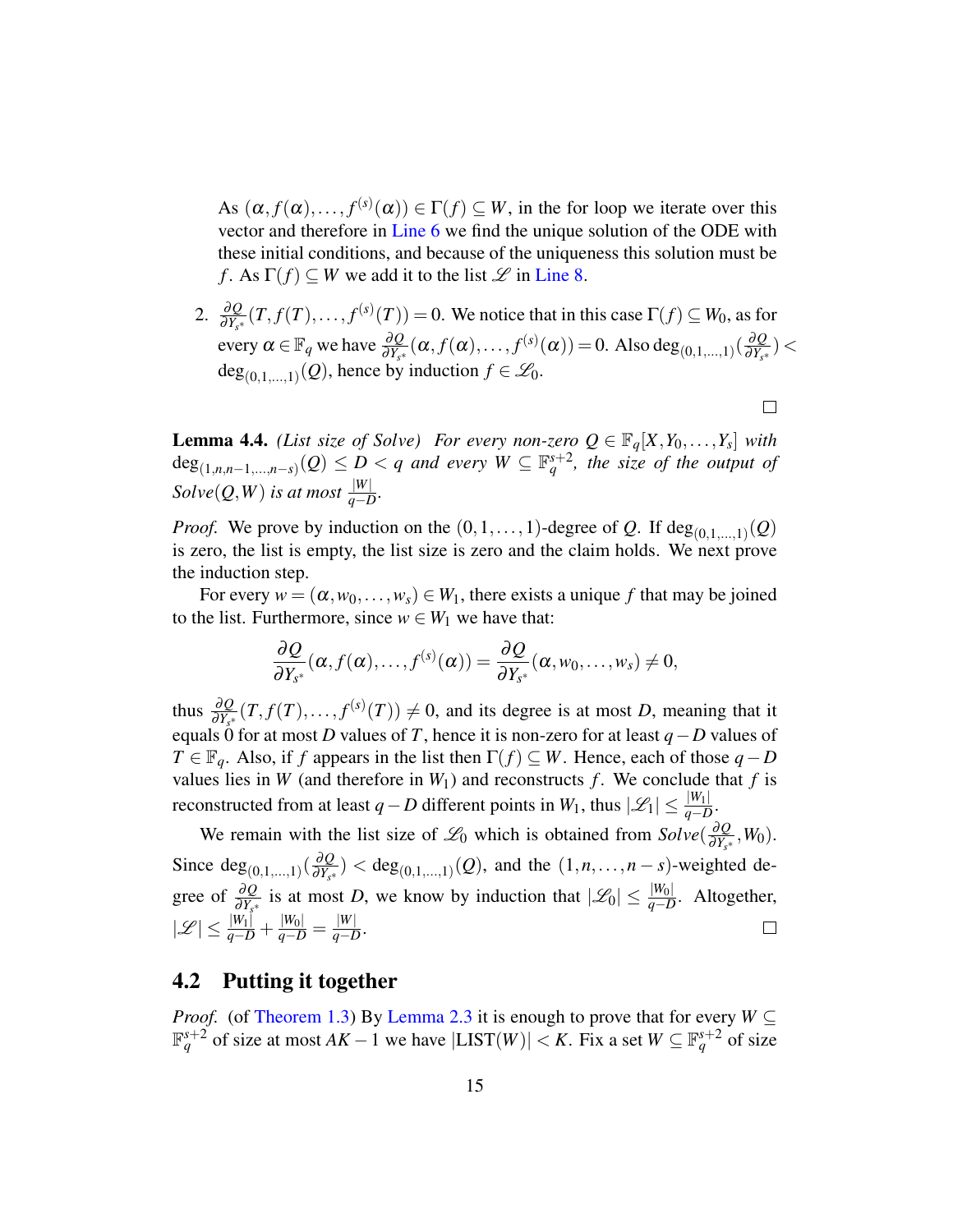<span id="page-16-1"></span> $AK - 1 < qK$ . Let Q be as in [Claim 4.1,](#page-12-1) with

$$
D = \left[ n \cdot \left[ qK \cdot (s+2)! \right]^{1 \over s+2} \right] \leq n \cdot (qK)^{1 \over s+2} \cdot (((s+2)!)^{\frac{1}{s+2}} + 1)
$$
  

$$
\leq \frac{n(s+2)}{2} \cdot (qK)^{1 \over s+2} = q - A
$$

Where the second to last inequality is due to the fact that  $(k!)^{1/k} + 1 \leq \frac{k}{2}$  $\frac{k}{2}$  for every  $k \ge 15$ . Let  $\mathscr L$  be the output list of  $Solve(Q, W)$ . Then,

$$
\text{LIST}(W) \le |\mathcal{L}| \le \frac{|W|}{q - D} \le \frac{AK - 1}{q - D} < K,
$$

where the first inequality is by [Lemma 4.3,](#page-14-0) the second by [Lemma 4.4](#page-15-0) and the last inequality by using the fact that  $A \leq q - D$ .  $\Box$ 

By choosing the parameters of in the same way as done in [\[GUV09,](#page-18-1) Theorem 3.5] we get the following expander

<span id="page-16-0"></span>**Theorem 4.5.** *For every positive integers N,*  $K_{max} \leq N$ , all  $\varepsilon > 0$ , and  $16\log\left(\frac{\log N}{\epsilon}\right)$  $\frac{\epsilon}{\sqrt{\log K_{max}}} \le$  $\alpha \leq 1$ , there is an  $M \leq D \cdot K_{max}^{1+\alpha}$  and an explicit  $(\leq K_{max}, (1-\varepsilon)D)$  expander  $\Gamma : [N] \times [D] \rightarrow [M]$  with degree  $D = O(((\log N)(\log K_{max}))/\varepsilon)^{1+1/\alpha}).$ 

For completeness we repeat the proof from [\[GUV09\]](#page-18-1).

*Proof.* Let  $n = \log N$  and  $k = \log K_{max}$ . Let  $h_0 = (2nk/\varepsilon)^{1/\alpha}$ ,  $h = \lceil h_0 \rceil$ , and let *q* be a prime in the interval  $(h^{1+\alpha}/2, h^{1+\alpha}]$ .

Set  $s + 2 = \lceil k / \log h \rceil$ , so that  $h^{s+1} \le K_{max} \le h^{s+2}$ . As  $15 \le s + 2 \le n \le q =$ *char*( $\mathbb{F}_q$ ), by [Theorem 1.3,](#page-2-1) the graph  $\Gamma: \mathbb{F}_q^n \times \mathbb{F}_q \to \mathbb{F}_q^{s+2}$  is a ( $\leq h^{s+2}$ , *A*) expander for  $A = q - \frac{n(s+2)}{2}$  $\frac{1}{2}$   $\cdot$   $(qK)^{\frac{1}{s+2}}$ , because  $K_{max} \leq h^{s+2}$ , it is also a  $(\leq K_{max}, A)$  expander.

Note that the number of left-vertices in  $\Gamma$  is  $q^n \geq N$ , and the number of rightvertices is

$$
M = q^{s+2} \leq q \cdot h^{(1+\alpha)(s+1)} \leq q \cdot K_{\text{max}}^{1+\alpha}
$$

The degree is

$$
D = q \le h^{1+\alpha} \le (h_0 + 1)^{1+\alpha}
$$
  
=  $O(h_0^{1+\alpha}) = O((nk/\varepsilon)^{1+1/\alpha})$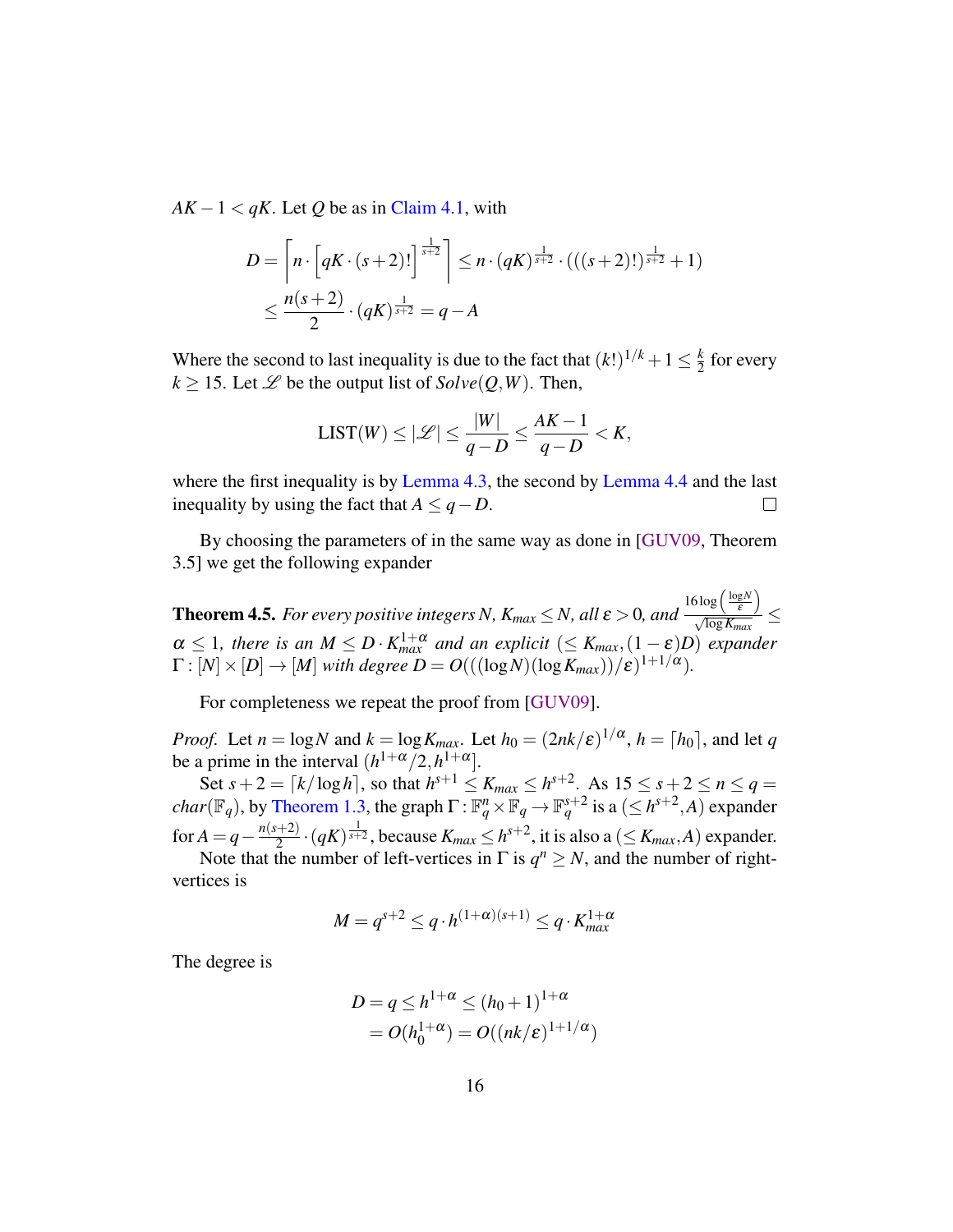Lastly, we consider the expansion factor,  $A = q - \frac{n(s+2)}{2}$  $\frac{q+2)}{2}$  ·  $(qK)^{\frac{1}{s+2}}$  ≥  $q-\frac{nkhq^{\frac{1}{s+2}}}{2}$  $\frac{q^{s+2}}{2},$ of the graph, first notice

$$
nkh \le \varepsilon \frac{h^{1+\alpha}}{2} \le \varepsilon q
$$

where the first equality is due to the fact that  $nk/\varepsilon \leq h^{\alpha}/2$ . Secondly, we can convert our lower bound on  $\alpha$  to a lower bound on  $k$ 

$$
k \ge \frac{256}{\alpha^2} \log\left(\frac{n}{\varepsilon}\right)
$$

and by using it we get

$$
s+2 \ge \frac{k}{\log h} \ge \frac{\frac{256}{\alpha^2} \log^2\left(\frac{n}{\varepsilon}\right)}{\log h} \ge \frac{\frac{64}{\alpha^2} \log^2\left(\frac{nk}{\varepsilon}\right)}{\log h} \ge \frac{\frac{16}{\alpha^2} \log^2\left(2\frac{nk}{\varepsilon}\right)}{\log h}
$$

$$
= \frac{16 \log^2 h_0}{\log h} \ge \frac{4 \log^2 h}{\log h} = 4 \log h \ge (1+\alpha) \log h \ge \log q
$$

by combining the two inequalities

$$
\frac{nkhq^{1/(s+2)}}{2} = nkh \cdot \frac{q^{1/(s+2)}}{2} \le \varepsilon q.
$$

By substituting back to *A* we get  $A \ge (1 - \varepsilon)q = (1 - \varepsilon)D$ , which concludes the proof.  $\Box$ 

Finally, [Theorem 1.2](#page-2-0) is an immediate consequence of [Lemma 2.5](#page-8-0) applied to [Theorem 4.5.](#page-16-0)

## References

- <span id="page-17-0"></span>[ATS19] Nir Aviv and Amnon Ta-Shma. On the entropy loss and gap of condensers. *ACM Transactions on Computation Theory (TOCT)*, 11(3):1– 14, 2019. [1](#page--1-5)
- <span id="page-17-1"></span>[Bd72] Aharon Gavriel Beged-dov. Lower and upper bounds for the number of lattice points in a simplex. *SIAM Journal on Applied Mathematics*, 22(1):106–108, 1972. [7](#page-7-3)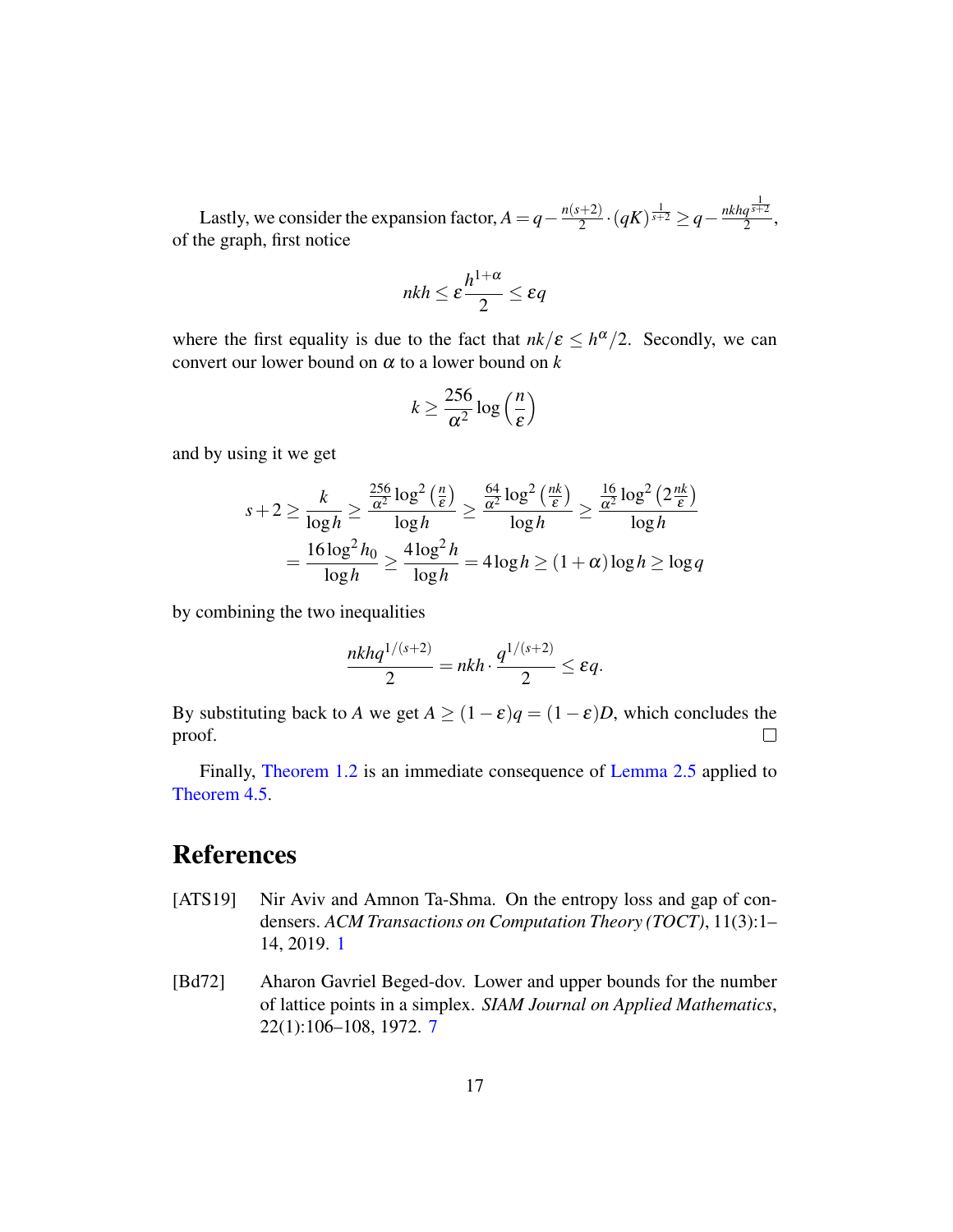- <span id="page-18-2"></span>[DKSS13] Zeev Dvir, Swastik Kopparty, Shubhangi Saraf, and Madhu Sudan. Extensions to the method of multiplicities, with applications to kakeya sets and mergers. *SIAM Journal on Computing*, 42(6):2305–2328, 2013. [2](#page-2-2)
- <span id="page-18-0"></span>[DPW14] Yevgeniy Dodis, Krzysztof Pietrzak, and Daniel Wichs. Key derivation without entropy waste. In *Annual International Conference on the Theory and Applications of Cryptographic Techniques*, pages 93–110. Springer, 2014. [1](#page--1-5)
- <span id="page-18-9"></span>[FZV22] Sebastian Falkensteiner, Yi Zhang, and Thieu Vo. Formal power series solutions of algebraic ordinary differential equations. *Mediterranean Journal of Mathematics*, 19, 04 2022. [5](#page-5-0)
- <span id="page-18-1"></span>[GUV09] Venkatesan Guruswami, Christopher Umans, and Salil Vadhan. Unbalanced expanders and randomness extractors from parvaresh–vardy codes. *Journal of the ACM (JACM)*, 56(4):20, 2009. [1,](#page--1-5) [2,](#page-2-2) [3,](#page-3-0) [7,](#page-7-3) [8,](#page-8-1) [16](#page-16-1)
- <span id="page-18-5"></span>[GW13] Venkatesan Guruswami and Carol Wang. Linear-algebraic list decoding for variants of reed–solomon codes. *IEEE Transactions on Information Theory*, 59(6):3257–3268, 2013. [4](#page-4-0)
- <span id="page-18-6"></span>[Kop15] Swastik Kopparty. List-decoding multiplicity codes. *Theory of Computing*, 11(5):149–182, 2015. [1,](#page--1-5) [5,](#page-5-0) [6](#page-6-0)
- <span id="page-18-4"></span>[KSY14] Swastik Kopparty, Shubhangi Saraf, and Sergey Yekhanin. High-rate codes with sublinear-time decoding. *Journal of the ACM (JACM)*, 61(5):1–20, 2014. [4](#page-4-0)
- <span id="page-18-8"></span>[Lim15] M. Limonov. Generalized separants of differential polynomials. *Moscow University Mathematics Bulletin*, 70:248–252, 11 2015. [5](#page-5-0)
- <span id="page-18-3"></span>[PV05] Farzad Parvaresh and Alexander Vardy. Correcting errors beyond the guruswami-sudan radius in polynomial time. In *46th Annual IEEE Symposium on Foundations of Computer Science (FOCS'05)*, pages 285–294. IEEE, 2005. [4,](#page-4-0) [5](#page-5-0)
- <span id="page-18-7"></span>[Rit50] Joseph Fels Ritt. *Differential algebra*. Colloquium publications (American Mathematical Society) ; v. 33. American Mathematical Society, New York, 1950. [5,](#page-5-0) [9,](#page-9-2) [10](#page-10-2)